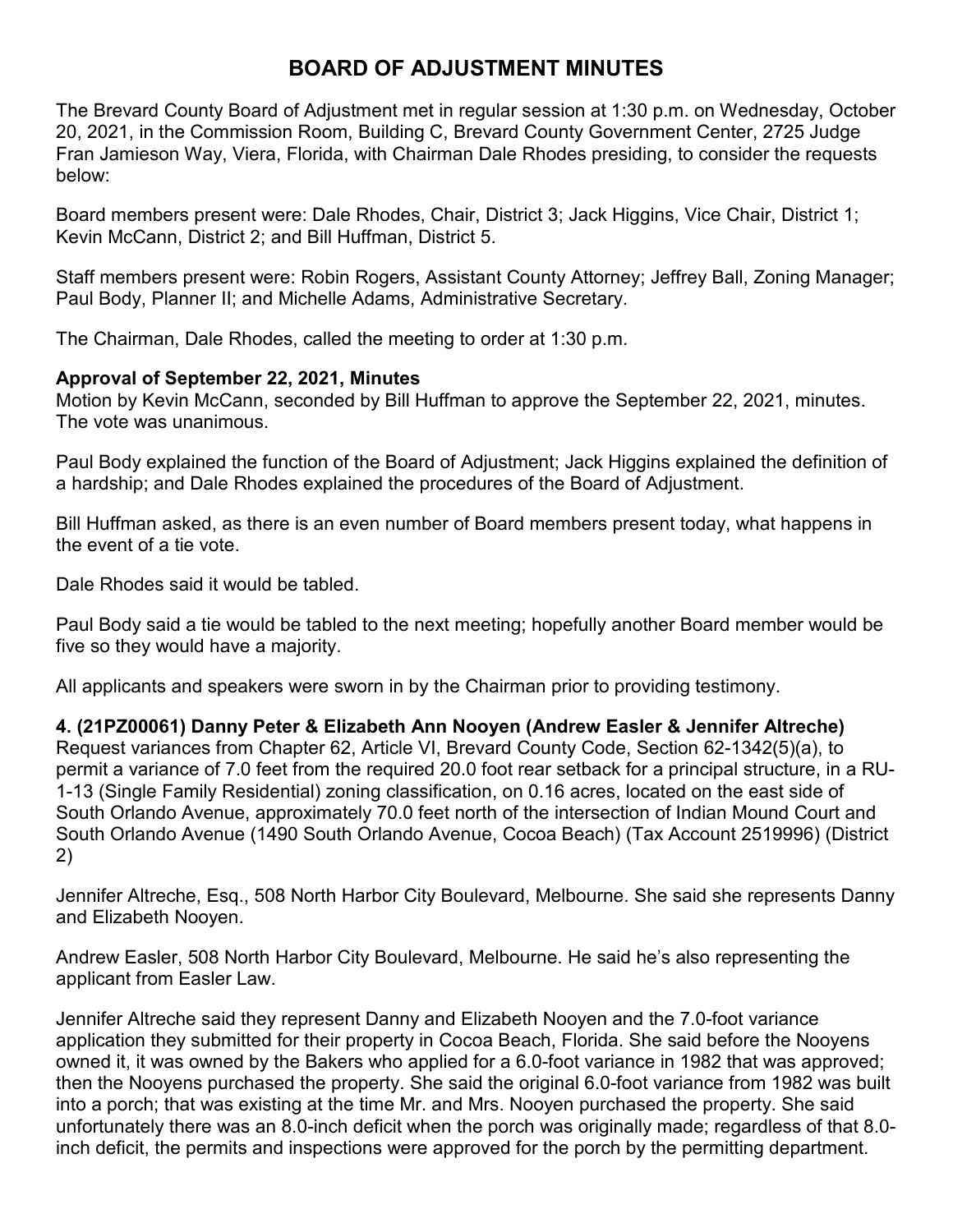She said the Nooyens are trying to enclose that porch and have hired a local engineer to apply for permits, follow code regulations and enclose the porch. She said the permit has been put on pause because of that 8.0-inch deficit from the original variance, which has been in place for almost 40 years and hasn't caused any issues. She said Mr. and Mrs. Nooyen request the 7.0-foot variance be approved so they can enclose the porch, considering all the documents and her speech today.

Kevin McCann asked if she could describe what the porch is made out of and what it entails now.

Jennifer Altreche said at the moment it was being enclosed by Mr. Nooyen, before the enclosure started, it was just screened in. She said it was made out of wood and the porch itself is concrete.

Kevin McCann said there is existing concrete now and was a screened in patio porch.

Jennifer Altreche said yes.

Kevin McCann asked if they want to remove the screening and enclose it with walls and windows.

Jennifer Altreche said correct.

Bill Huffman asked if the 8.0-inch deviation put the porch closer to the road or further back.

Jennifer Altreche said this is the back of the house in the rear setback so it's not affecting the road; the weird shape of the property is what caused the deficit.

Bill Huffman said he misspoke with the road and asked if it was closer to the property line or further away.

Jennifer Altreche said it's a little closer.

Bill Huffman said 8.0-inches closer.

Jennifer Altreche said yes.

Dale Rhodes asked if they built the original enclosure and added the 8.0-inches inadvertently.

Jennifer Altreche said the 8.0-inches was created in 1982.

Dale Rhodes asked if they built it.

Jennifer Altreche said no, it was the previous owners, whoever their construction company was.

Dale Rhodes asked if the previous variance that existed for 6.0 feet was from the previous owners.

Jennifer Altreche said yes, prior owners.

Dale Rhodes asked if when they enclose the porch, are they going to increase the footprint at all or just replace along the same lines.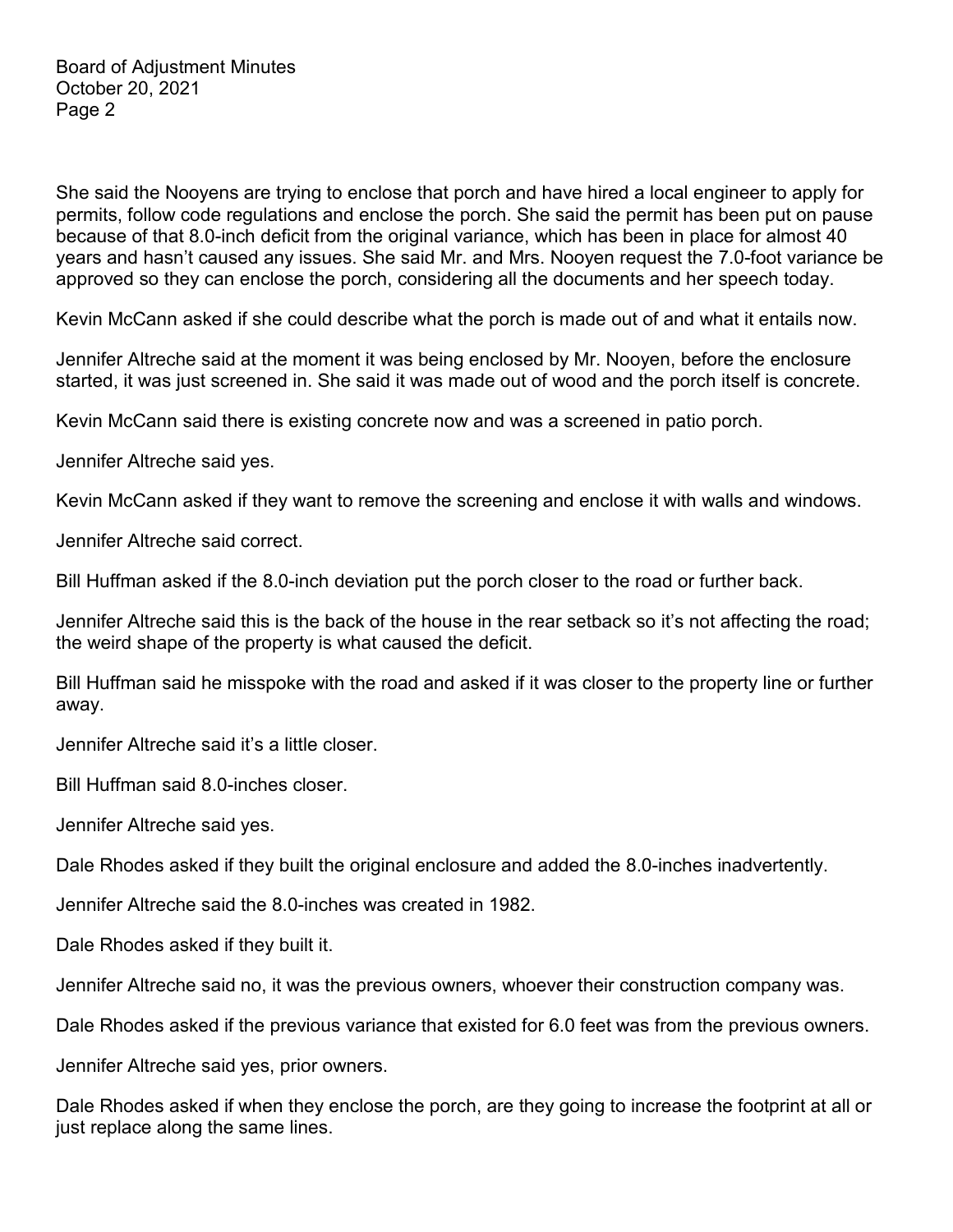Jennifer Altreche said they're just replacing what's there, not extending it.

#### No Public Comment

Kevin McCann said the structure is preexisting, since 1982, they're not increasing the size or foot print; it already has a concrete base and they're just enclosing the existing. He said he has no issue with that.

Dale Rhodes said he will go through the six points. He read, do special conditions and circumstances exist which aren't applicable to any other lands, structures or buildings in the applicable zoning classification. He said the special circumstances are that they bought a structure that had the extra 8.0-inches on it. He read, that special conditions and circumstances don't result from actions from the applicant. He said the applicant didn't build this, therefore it doesn't result from their actions. He said that is why he asks the question; it they built it that's a different animal, but they didn't. He read, that granting the variance and request won't confer on the applicant any special privileges that are denied by the provision of the Chapter to other lands, buildings and structures in the identical zoning classification. He said they deal with items of this nature regularly, where somebody has done something that needs to legitimized for the purposes of someone doing something else on that property. He read, literal enforcement of the provision of this Chapter would deprive the applicant of rights commonly enjoyed by other properties in an identical zoning classification under the provisions of this Chapter and will constitute unnecessary and undue hardships on the applicant. He said it wouldn't deprive them of anything other than 6.0 inches of a porch, but would certainly create an undue hardship in that they had to take off 6.0 inches and reconfigure everything. He read, that the variance granted is the minimum variance that will make possible the reasonable use of the land, building or structure. He said in this case, it is. He read, that granting the variance will be in harmony with the general intent and purpose of this Chapter and that such a variance will not be injurious to the area involved or otherwise be detrimental to the public welfare. He said as it has been there for around 40 years, it's obvious it wouldn't be a detriment to that area.

Motion by Kevin McCann, seconded by Jack Higgins, to approve the variance as depicted on the survey submitted by the applicants. The vote was unanimous.

# **1. (21PZ00057) Ranae Clark and Scott Hall**

Request variances from Chapter 62, Article VI, Brevard County Code, 1) Section 62-1402(5)(c) to permit a variance of 1.5 feet from the required 7.5-foot rear setback for an accessory structure; 2) Section 62-1402(5)(c) to permit a variance of 2.6 feet from the required 7.5 foot side setback for an accessory structure; 3) Section 62-2100(5)(1)(d) to permit a variance of 79 square feet over the 600 square feet allowed for an accessory structure; 4) Section 62-1402(5)(c) to permit a variance of 1.0 foot from the required 5.0 foot minimum spacing between structures; 5) Section 62-1402(5)(a) to permit a variance of 2.0 feet from the required 25.0 foot front setback for a principal structure, in a TR-1 (Single Family Mobile Home) zoning classification, on 0.15 acres, located on the north side of Missleview Avenue, approximately 225 feet east of the intersection of Newfound Harbor Drive and Missleview Avenue. (1860 Missleview Avenue, Merritt Island) (Tax Account 2515143) (District 2)

Ranae Clark, 1860 Missleview Avenue, Merritt Island. She said she and her husband purchased this property July of last year. She said they were living in Maryland at the time and when they got down here they requested and were approved for a demo permit for the pre-existing mobile home. She said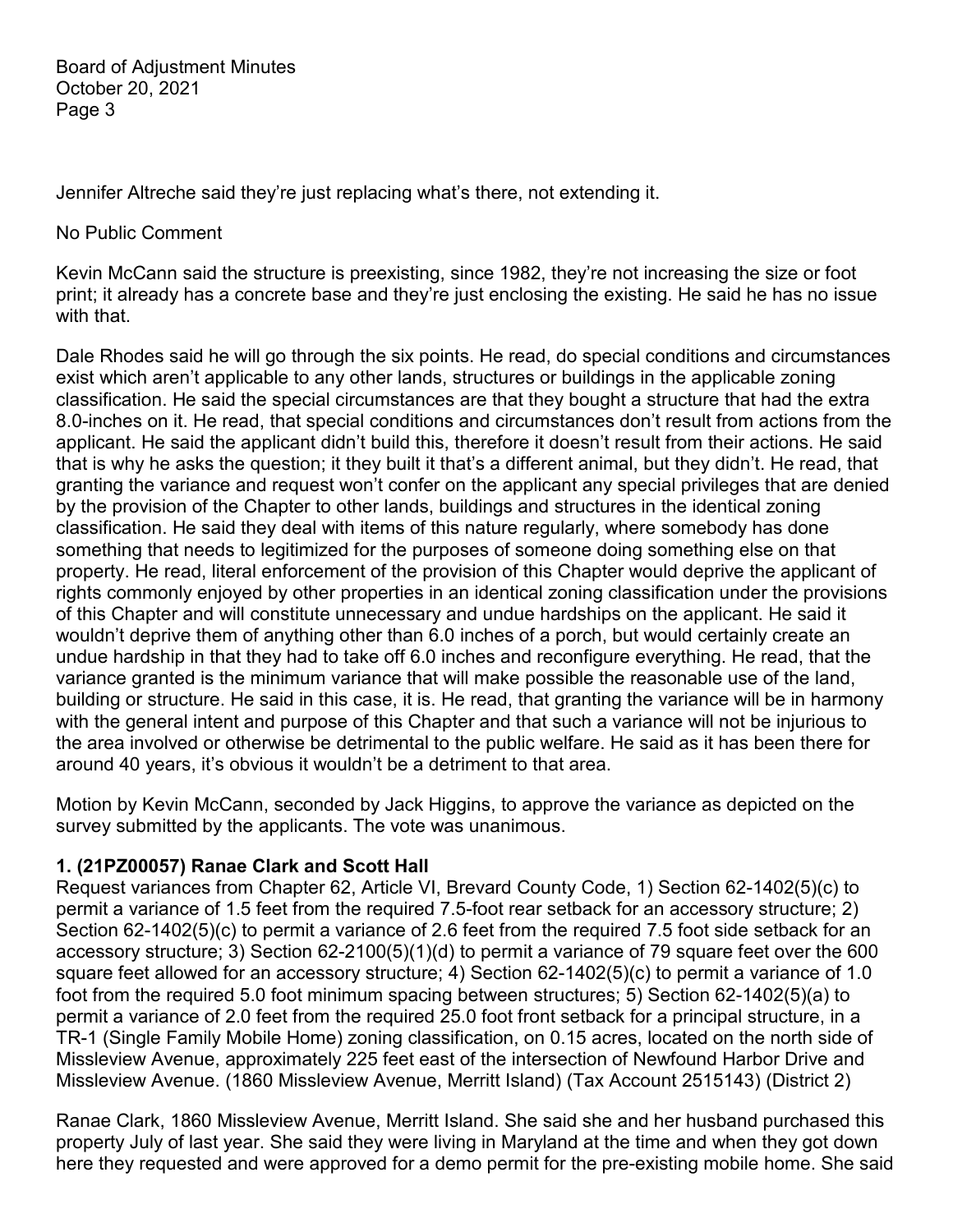they ordered a new mobile home to replace the structure and have run into some zoning issues with the property with a pre-existing cinderblock garage. She said it's too close to the rear and side property lines as well as larger than 600 feet maximum. She said it's a cinderblock building so it won't be easy to lessen the size of it. She said being a non-conforming lot of record, it's a challenge to fit their new mobile home on the lot, meeting the required setbacks with the zoning. She said per the survey, the home will be 6.0-inches shy of the 5.0-foot setback between the main structure and the accessory structure. She said due to the drain fields in the rear yard, they are unable to spin the mobile home in a different direction in order to meet the minimum setbacks to adjust for a 2.0-foot variance to the 25.0-foot setback.

Kevin McCann said they're looking at the accessory structure which is concrete cinderblock that's slightly within the setbacks and then the mobile home. He asked if that had already been demolished.

Ranae Clark said the pre-existing one, yes.

Kevin McCann asked if the footprint of the old mobile home is still in place.

Ranae Clark said yes, it's been cleared and the lot is prepped for the new mobile home.

Kevin McCann asked if the new mobile home going to be built closer to the side or front.

Ranae Clark said they were moving it away from where it was located; the previous mobile home was within a foot of the accessory structure, they're looking to move and separate the two buildings.

Kevin McCann asked if they would have separation from the two buildings, much larger than it was.

Ranae Clark said yes, it was about a foot, now they're going to 4.5 feet.

Kevin McCann asked if the new mobile home was closer to the front of the property.

Ranae Clark said yes.

Kevin McCann asked if it was larger than the other.

Ranae Clark said no, it's within 2.0 inches.

No Public Comment

Jeffrey Ball said there were three variances.

Paul Body said, there are actually five variances.

Dale Rhodes said he will go through the six points. He read, do special conditions and circumstances exist which aren't applicable to any other lands, structures or buildings in the applicable zoning classification. He said the special conditions and circumstances are a structure that was built prior to them purchasing it. He read, that special conditions and circumstances don't result from actions from the applicant. He said it doesn't, they didn't build that particular structure. He said however they are moving that mobile home from the previous location; the other mobile home does require the extra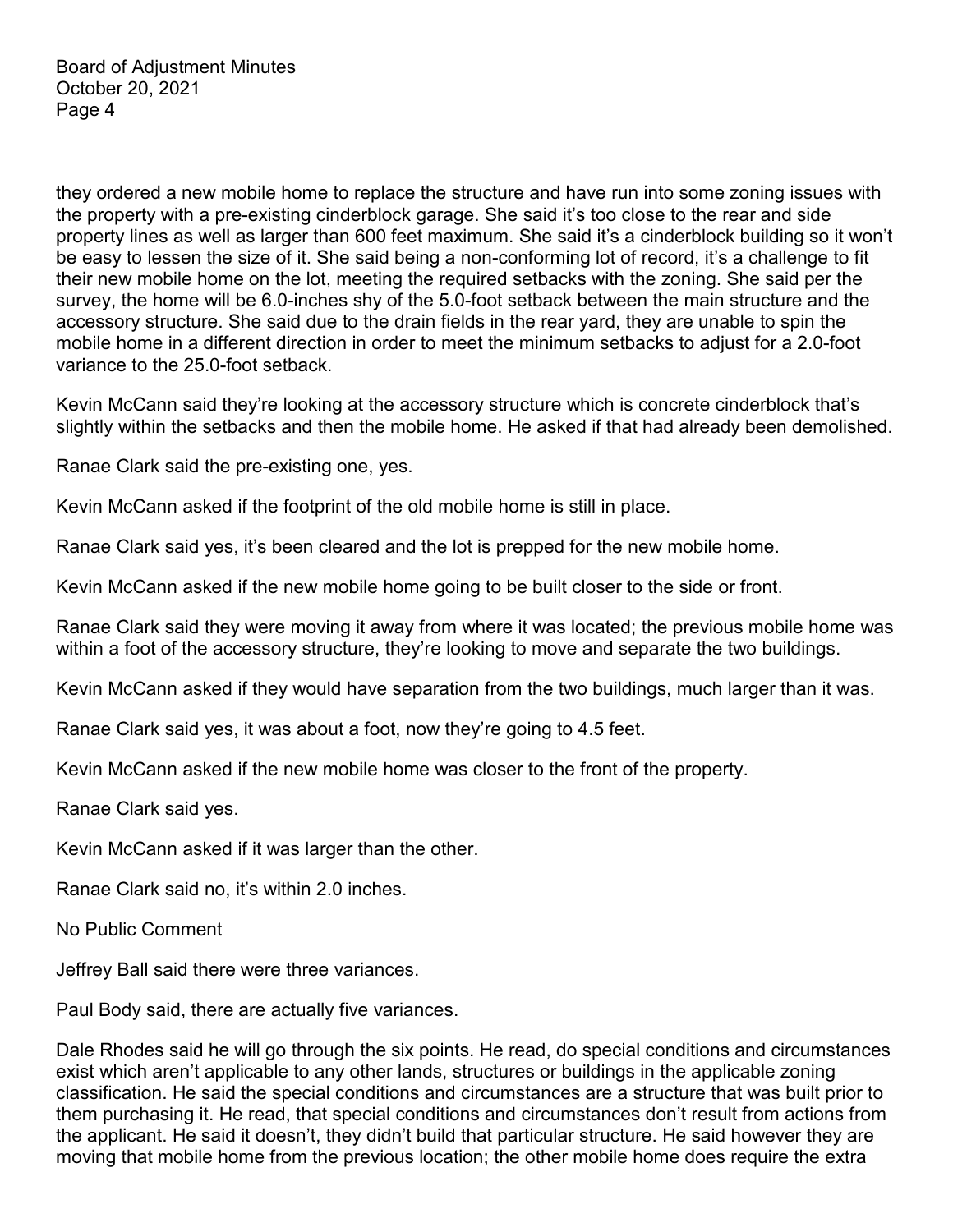variance from the front setback, in doing so they're creating more space between the two buildings which is preferable to having it 1.0 foot from the other building. He read, that granting the variance and request won't confer on the applicant any special privileges that are denied by the provision of the Chapter to other lands, buildings and structures in the identical zoning classification. He said there was at least one variance for a setback in that immediate area, so is not something they're giving them that they wouldn't give someone else in the same reasonable situation. He read, literal enforcement of the provision of this Chapter would deprive the applicant of rights commonly enjoyed by other properties in an identical zoning classification under the provisions of this Chapter and will constitute unnecessary and undue hardships on the applicant. He said it doesn't deprive them of rights that would be enjoyed; they would still be asking for a variance, they would either be too close to that structure behind them or too close to the road. He said short of tearing down the structure behind them, they wouldn't have a choice, in that sense it would create an undue hardship because they would have to take down the other structure on the property. He read, that the variance granted is the minimum variance that will make possible the reasonable use of the land, building or structure. He said that is the case. He read, that granting the variance will be in harmony with the general intent and purpose of this Chapter and that such a variance will not be injurious to the area involved or otherwise be detrimental to the public welfare. He said as this structure has been there for many years he doesn't think it would be injurious to the welfare and with the letters in favor that they have in the package, it is in harmony with the area.

Motion by Kevin McCann, seconded by Bill Huffman, to approve the variances as depicted on the survey submitted by the applicants. The vote was unanimous.

# **2. (21PZ00058) Brett Amidon (Jack A. Kirshenbaum, Esq.)**

Requests variances from Chapter 62, Article VI, Brevard County Code, 1) Section 62-1334(5)(a) to permit a variance of 9.3 feet from the required 10.0 foot side (south) setback for a principal structure; 2) Section 62-1334(5)(a) to permit a variance of 14.2 feet from the required 25.0 foot side street setback for a principal structure; 3) Section 62-1334(5)(b) to permit a variance of 5.0 feet from the required 15.0 foot side street setback for an accessory structure, in an A-U (Agricultural Residential) zoning classification, on 0.18 acres, located on the southwest corner of Goldenrod Street and Victoria Street (105 Victoria Street, Merritt Island) (Tax Account 2501510) (District 2)

Jack Kirshenbaum, Esq., 205 Antigua Drive, Cocoa Beach Florida. He said he's a Lawyer with Gray Robinson and represents the applicant today.

Brett Amidon, 105 Victoria Street, Merritt Island.

Jack Kirshenbaum said he had items to pass out that were demonstrative aids that he hopes will make it quicker and clearer. (Exhibits can be found in file 21PZ00058, located in the Planning and Development Department) He said the property in question is 105 Victoria Street, on the western shore of Merritt Island facing the eastern shore of Cocoa. He said this property was platted in 1924 and the house built, that is there now, was built in 1956. He said it came before this Board in 1977 for a variance to attempt to create a conforming lot because it was a non-conforming lot. He said two variances were granted in 1979, unfortunately the variances granted didn't clearly allow a variance to the setback requirements. He said Mr. Amidon would like to build a garage on the east side of his house, not expanding the width of this structure any further into the setbacks. He said when he came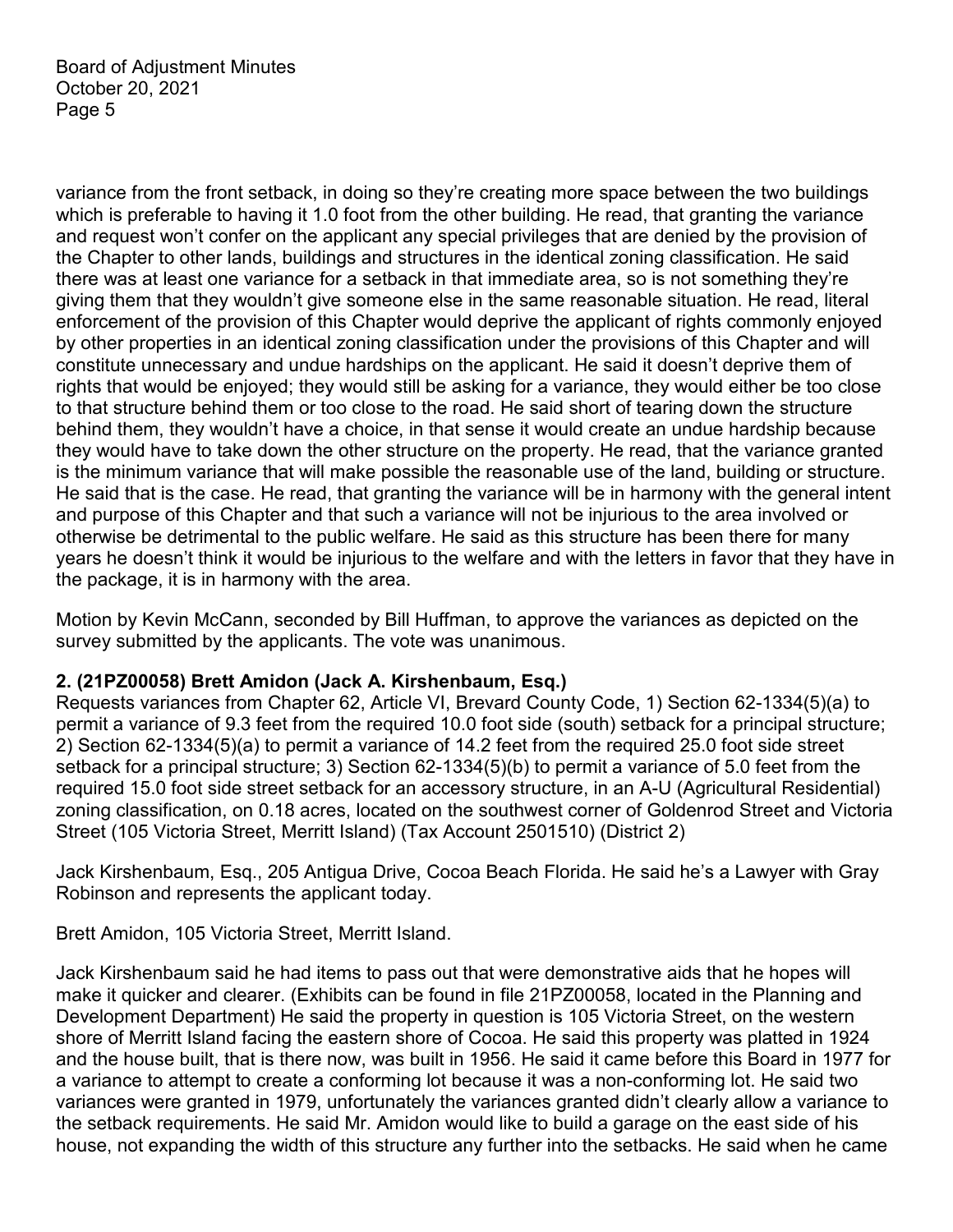to see staff, he was told he needed three setbacks; one for the minimum width on the north and south of the principal structure and one for the garage structure. He said the house is old, it has a carport that's not large enough for cars and if there was a theme to today's presentation it's time changes everything. He said it was probably okay in the1920's when it was platted and when the house was actually built in 56', not everybody had garages, they had carports in the 50's and 60's; now everybody has a garage. He said he doesn't seek to extend into the north or south setbacks, he seeks to extend into the east and there will still be 25.0 feet between the east side of the garage and the west side of Goldenrod, which runs north and south. He said he isn't seeking anything that anyone else in this neighborhood in this zoning category doesn't have; almost all the houses have garages in this area. He said he is seeking the minimum setback that's required to build this garage; he was surprised when he sought permission to build a garage and found out that his house and lot were non-conforming though it came before this Board in 79' to get variances to cure those things. He said Mr. Amidon comes before them seeking three variances, two to legitimize his lot and house that's been there since 1956, the other to allow the addition of a garage on the east side of the property. He said he has spoken to all the neighbors and nobody has an objection, there are no additional encroachments into the setbacks for the garage. He said it will be the same north and south line as the existing house that's been there; he is seeking to build this garage on the east side where there is plenty of room as seen in the photographs taken from the northeast corner facing west and facing south. He said there's a big empty yard there and this garage would be in that portion of the property.

Kevin McCann asked what his address was.

Brett Amidon said, 105 Victoria Street.

Kevin McCann asked if his house, looking at the survey, would be facing to the right of the survey.

Brett Amidon said if he flips the survey around so the Know It Now is in the top left corner, that is the orientation from the river facing Goldenrod Street and Victoria is on the left or north side.

Kevin McCann said he may have misunderstood Mr. Kirshenbaum; the house is located on the Indian River not the Banana River, facing Rockledge.

Brett Amidon said that's correct, facing Rockledge.

Kevin McCann asked if adding the garage continues with the same line as the north side of the house, the front.

Brett Amidon said that's correct.

Kevin McCann said the property is a little on an angle, so it does encroach a little more in the setback going east toward Goldenrod.

Brett Amidon said that is true.

Jack Higgins asked if there was already a garage on the property, he is looking at the picture.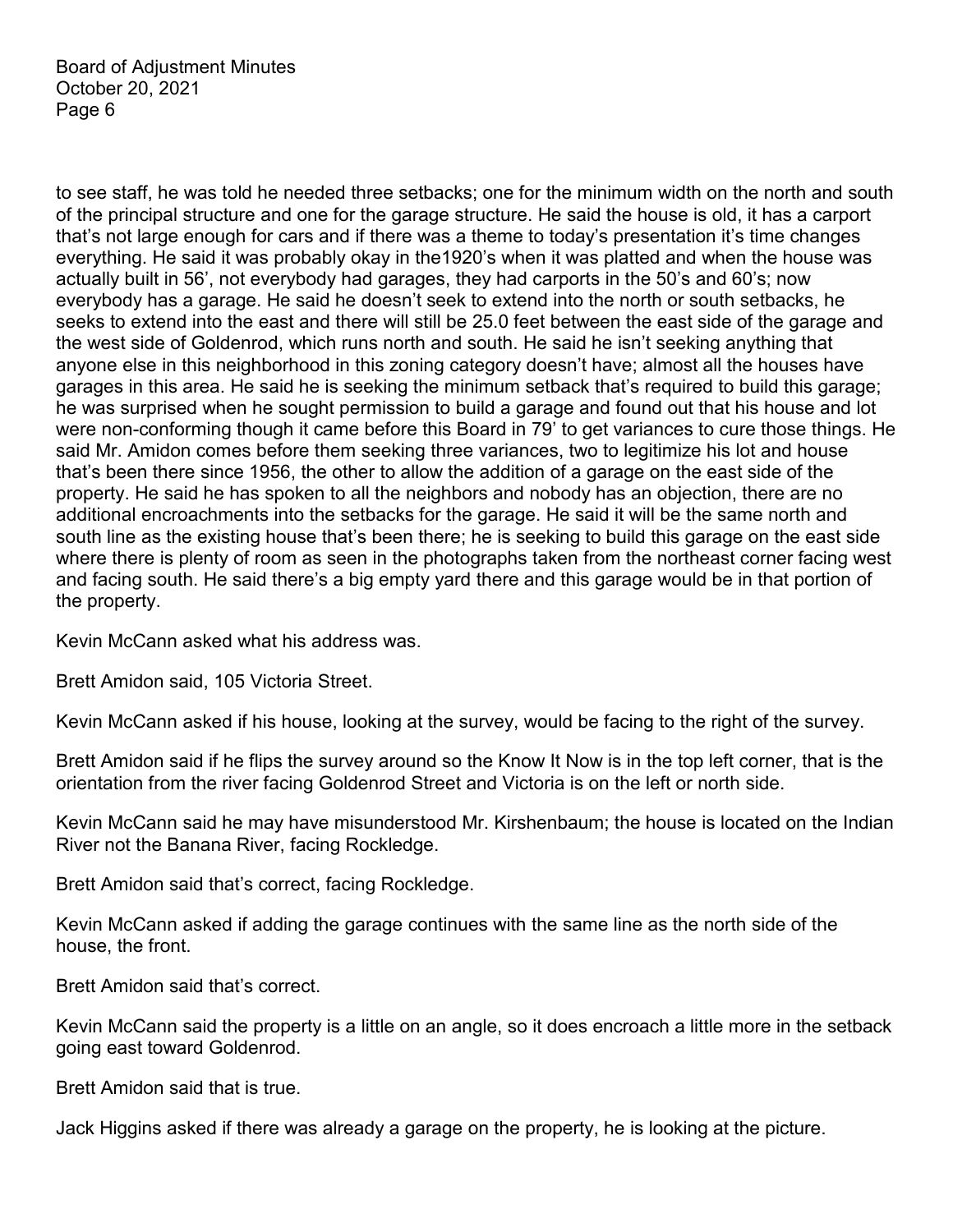Brett Amidon said no, there is a car port to the Goldenrod side of the property; the building seen is attached to the house, it's a carport.

Dale Rhodes asked if the roof structure toward Goldenrod is the actual carport.

Brett Amidon said yes.

Jack Higgins stated some calculations (inaudible), he said he was mainly concerned if that was already a garage.

Brett Amidon said that's the carport and the garage would but right up against it and follow the same lines of the house.

Jack Kirshenbaum said he's had a lot of experience with this 1920's plat which isn't a great plat, there are anomalies all over which were discovered during these surveys. He said it's a difficult area to impose modern survey techniques on, even the shoreline is vastly different when it was platted.

Bill Huffman asked, looking at the survey he handed them, he thinks was in their packet, if the red lines are fences.

Brett Amidon said yes, they are.

Bill Huffman asked if they were his fences.

Paul Body said the red lines were fence lines.

Brett Amidon said he just bought the property but the original owner told him that the fence line runs from Goldenrod on the Victoria side, the northwest corner down to the water is the County's. He said in the 50's when they carved out for the boat ramp, this is third hand information. He said he was told that was put in by the County to keep people from using that County piece of property as a boat ramp, campsite, fishing or wandering onto other people's property. He said other than that, the fences came with the property.

Bill Huffman said if he is looking at the blue lines as the property lines, if they're his fences, they're on the neighbor's property. He said the house also looks like it's right up against the property line.

Brett Amidon said he's right about the house being right up against the property lines, he could reach his window on one side of the house and touch his neighbor's fence.

Dale Rhodes asked if the red line on the opposite side of Victoria, is not his fence.

Brett Amidon said that is the neighbor's fence.

Bill Huffman said the west side is County fences and on the South side is the neighbor's fence.

Brett Amidon said the river side; on the north side is County fence to his understanding.

Bill Huffman asked if he was maintaining it.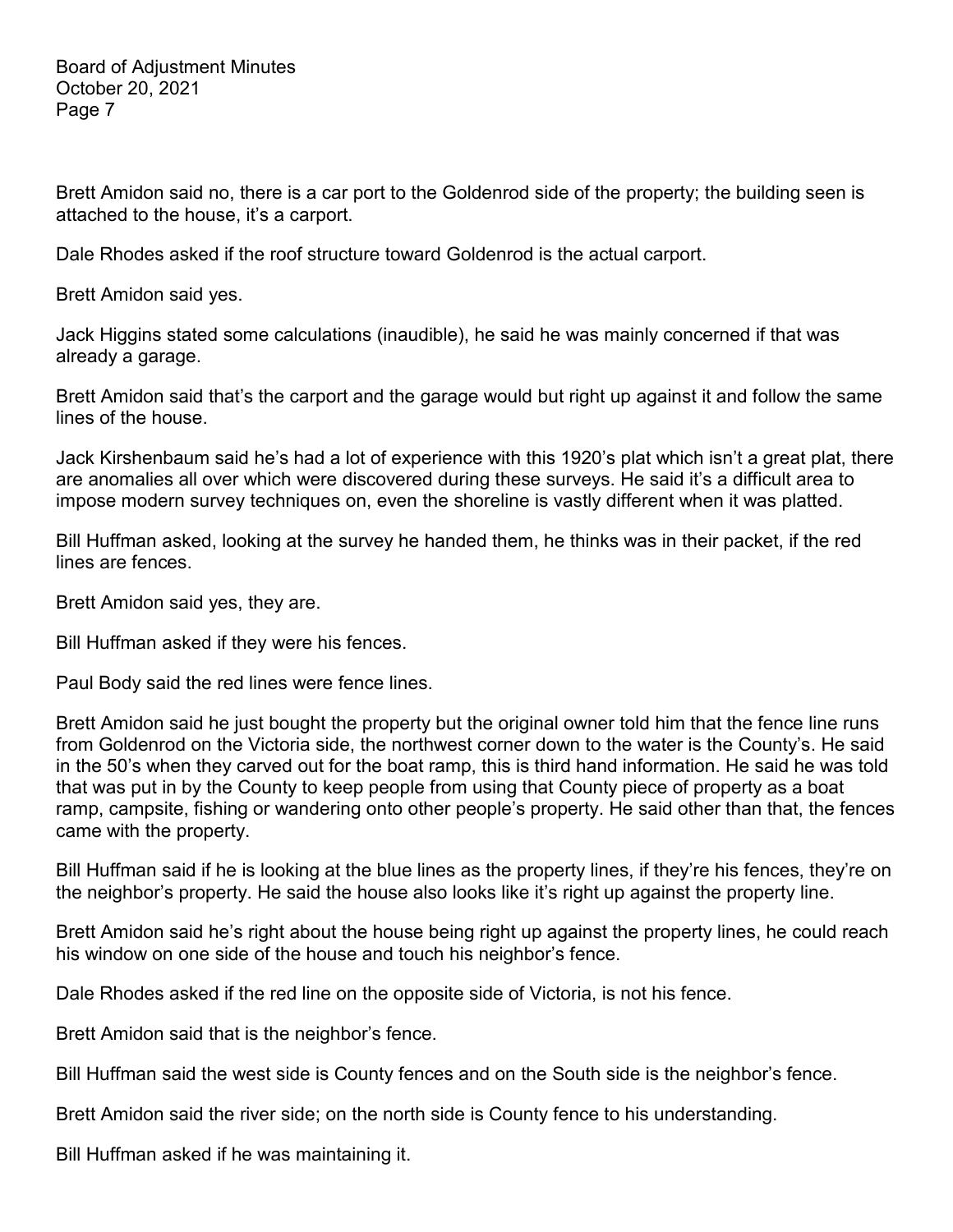Brett Amidon said no, he is cutting the grass.

Jeffrey Ball said they need to rely on the professional survey to detect what is showing. He said they don't know who the owner of the fence is other than what's depicted on that survey; some of it is showing on the applicant's property, some is not. He said the red line based on what he sees, is a fence and the blue line is the property line.

Dale Rhodes asked which to variances are to legitimize what already exists.

Jack Kirshenbaum said that would be the first two mentioned on the agenda.

Dale Rhodes said variance one and variance two.

Jack Kirshenbaum said, that's correct.

Dale Rhodes asked if he was adding onto the front of the carport so the carport would remain and then going to add the garage to the front.

Brett Amidon said yes, it will run straight back following the lines of the house and carport.

Jack Kirshenbaum said that's correct, to the east of the carport, and that variance is a 5.0 variance from the required 15.0-foot setback.

Dale Rhodes asked if the carport was necessary if he adds the garage.

Brett Amidon said the carport is structural.

Dale Rhodes said okay, there is a reason the carport is staying. He said the obvious thing he's seeing is why he wouldn't take 5.0 feet out of the carport and put the garage there, then not needing the third variance. He said if it's structural, that would be the reason why.

Jack Kirshenbaum said the point he made was great, the only variance necessary to do the garage is on the north side, 5.0 feet into the setback of 15.0 feet which is consistent with the north wall of the house that runs east and west.

Dale Rhodes said the biggest variance he was concerned about was the one going less than a foot to the side, but that's the house that's already existing; that's why he asked which ones he was going to legitimize.

Kevin McCann asked if his property extended east all the way to Goldenrod Street, the section fenced in where the garage is going to be.

Brett Amidon said, yes.

Kevin McCann asked how many car garage will it be.

Brett Amidon said three.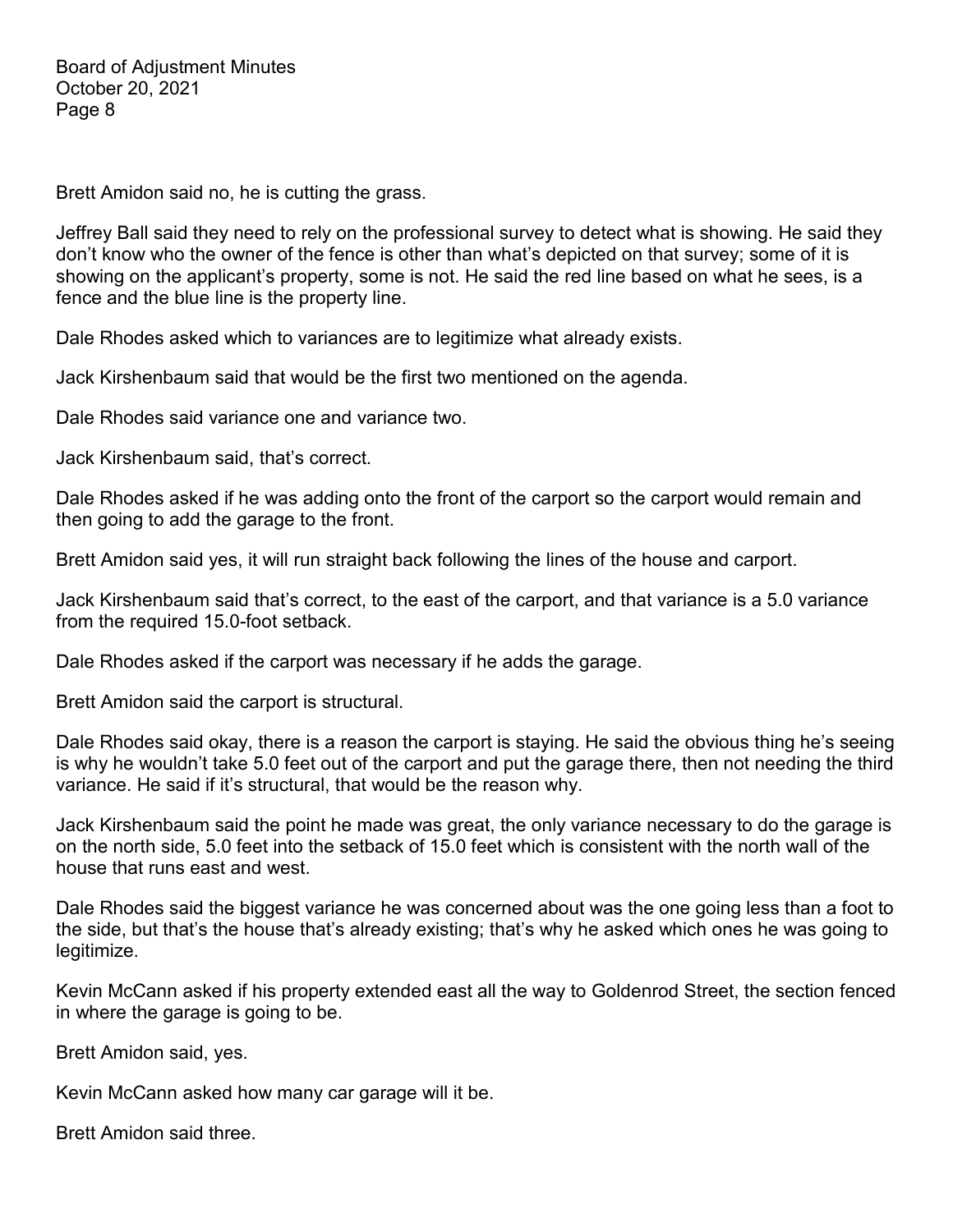Kevin McCann asked if the approach would be from Goldenrod or Victoria.

Brett Amidon said, Victoria.

No Public Comment

Dale Rhodes read, do special conditions and circumstances exist which aren't applicable to any other lands, structures or buildings in the applicable zoning classification. He said they're dealing with a house that was built long before people were requiring setbacks; that would be the special circumstances and conditions. He read, that special conditions and circumstances don't result from actions from the applicant. He said if he is reading correctly the house was built in 56', he wasn't building it, he didn't do that. He read, that granting the variance and request won't confer on the applicant any special privileges that are denied by the provision of the Chapter to other lands, buildings and structures in the identical zoning classification. He said they deal with these nonconforming structures in many cases, that were built many years ago; they're not giving him any special privileges. He read, literal enforcement of the provision of this Chapter would deprive the applicant of rights commonly enjoyed by other properties in an identical zoning classification under the provisions of this Chapter and will constitute unnecessary and undue hardships on the applicant. He said if he had to tear that house down and build a new one, that would certainly be an unnecessary hardship as this house has been in place for over 50 years. He read, that the variance granted is the minimum variance that will make possible the reasonable use of the land, building or structure. He said that is the case. He read, that granting the variance will be in harmony with the general intent and purpose of this Chapter and that such a variance will not be injurious to the area involved or otherwise be detrimental to the public welfare. He said that is the case, it's not injurious nor taking away from the chapter and what its intentions are which is future building, not necessarily a structure that's been there for 50 plus years.

Motion by Kevin McCann, seconded by Jack Higgins to approve the variances as depicted on the survey submitted by the applicant. The vote was unanimous.

#### **3. (21PZ00060) Jeffrey J. Meyer & Della L. Adams-Meyer (Derek Ziade)**

Request a variance from Chapter 62, Article VI, Brevard County Code, Section 62-1341(5)(a) to permit a variance of 2.0 feet from the required 7.5-foot west side setback for a principal structure, in an RU-1-9 (Single Family Residential) zoning classification, on 0.18 acres, located on the south side of Harris Boulevard, approximately 395 feet east of Palm Way. (126 Harris Boulevard, Indialantic) (Tax Account 2725945) (District 5)

Derek Ziade, 315 Pine Tree Drive, Indialantic. He said he is the contractor for his client.

Jeffrey J. Meyer, 126 Harris Boulevard, Indialantic.

Derek Ziade said they applied for a permit to do an addition on the front and the back on Mr. Meyer's house. He said they obtained the permit from the County and they moved down the road to their nieces' house that's vacant for X amount of months. He said they've torn the house apart inside and put form boards out, tore the porch down in front that was attached to the house and the Florida Room and put form boards up. He said they tried to go for an inspection and the County said they needed a form board survey; they got a form board survey and they told them it's denied.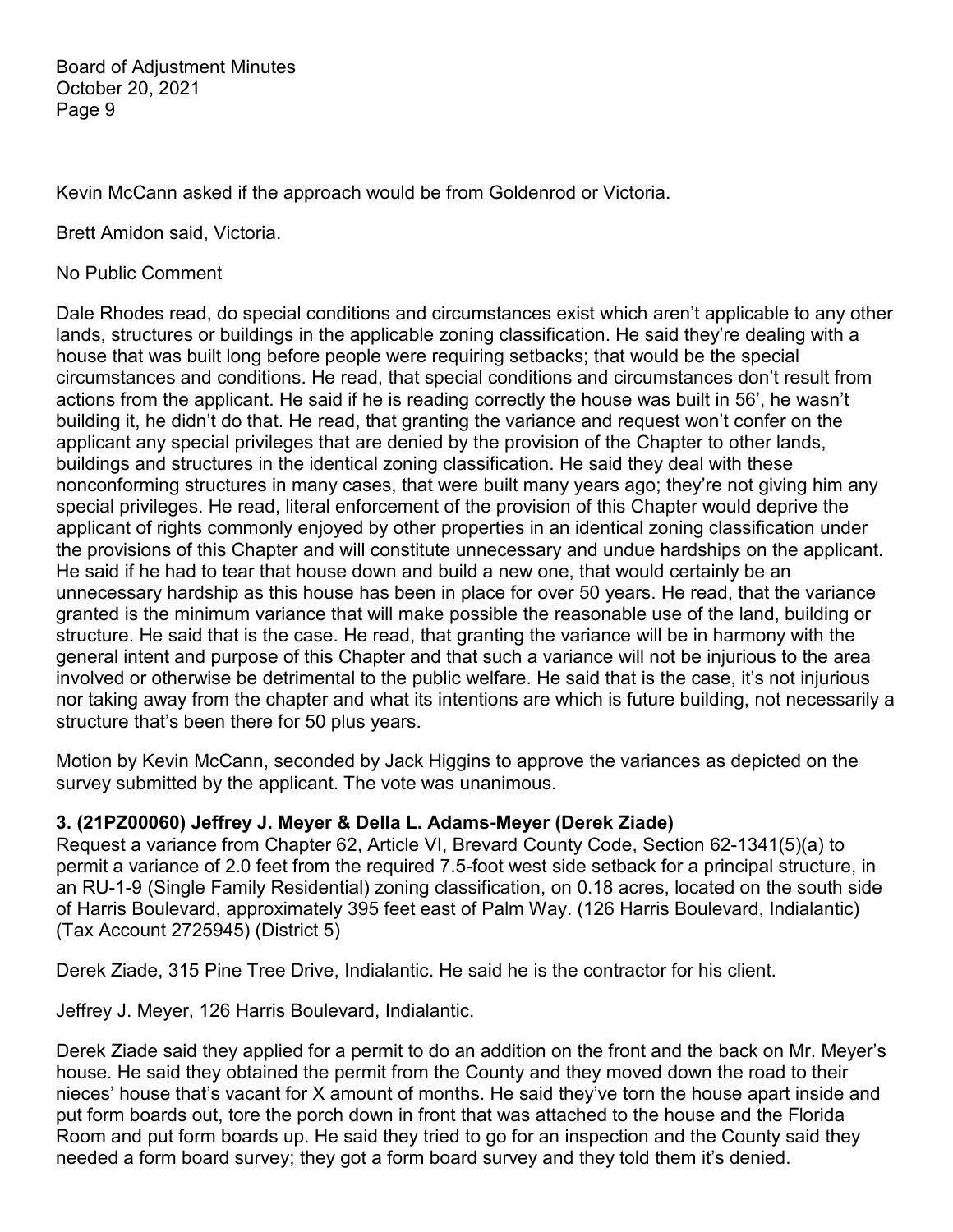He said the entire house in 1957 was built in the setback and they turned the house at a slight angle; the front is 6.9 feet from the property line, the back of the house is 6.2 feet. He said with their edition, another 13.0 feet, it becomes 5.9 feet, once the edition is in the setback. He said it's delayed him two months trying to get them back in the house which was supposed to be in December and they're sitting with this variance. He said he had photographs of what he has done, torn the entire front of the house apart, back of the house, form boards up, and they're waiting to get the variance so they can continue getting them in the house.

Bill Huffman asked when he purchased the property.

Jeffrey J. Meyer said they purchased the house approximately six years ago.

Bill Huffman asked if he had a deed survey done at that time.

Jeffrey J. Meyer said yes, they did.

Bill Huffman asked if it showed they were built into the setbacks.

Jeffrey J. Meyer said they supplied the same survey to them that they got then; they didn't have any issues when they closed on the house.

Bill Huffman asked if this was the deed survey or a new survey that was done for the purposes of this.

Jeffrey J. Meyer said that's the survey done when they purchased the house six years ago. He said they had an additional survey done so the engineer could layout the addition.

Bill Huffman said the survey is dated August of 2021.

Jeffrey J. Meyer said yes, when the engineer needed a new survey.

Derek Ziade said that's the form board survey the County wanted, but they were granted a permit to go ahead and build so they thought they were okay with the setbacks that the County gave them and when they did the form board survey, they said the whole house was in the setback. He said they did obtain a permit from the County saying go ahead, everything is okay.

Bill Huffman said he understands that and asked, when they purchased the house six years ago, did they have a survey done for the deed or mortgage purposes.

Jeffrey J. Meyer said yes, absolutely.

Bill Huffman asked if it showed that the house was in the setbacks at that time.

Jeffrey J. Meyer said yes, he would assume so. He said if looking at the addition, it's not going out, it's going straight back and straight forward, there's nothing going out the sides.

Dale Rhodes asked Paul Body if the entire house is in the setback.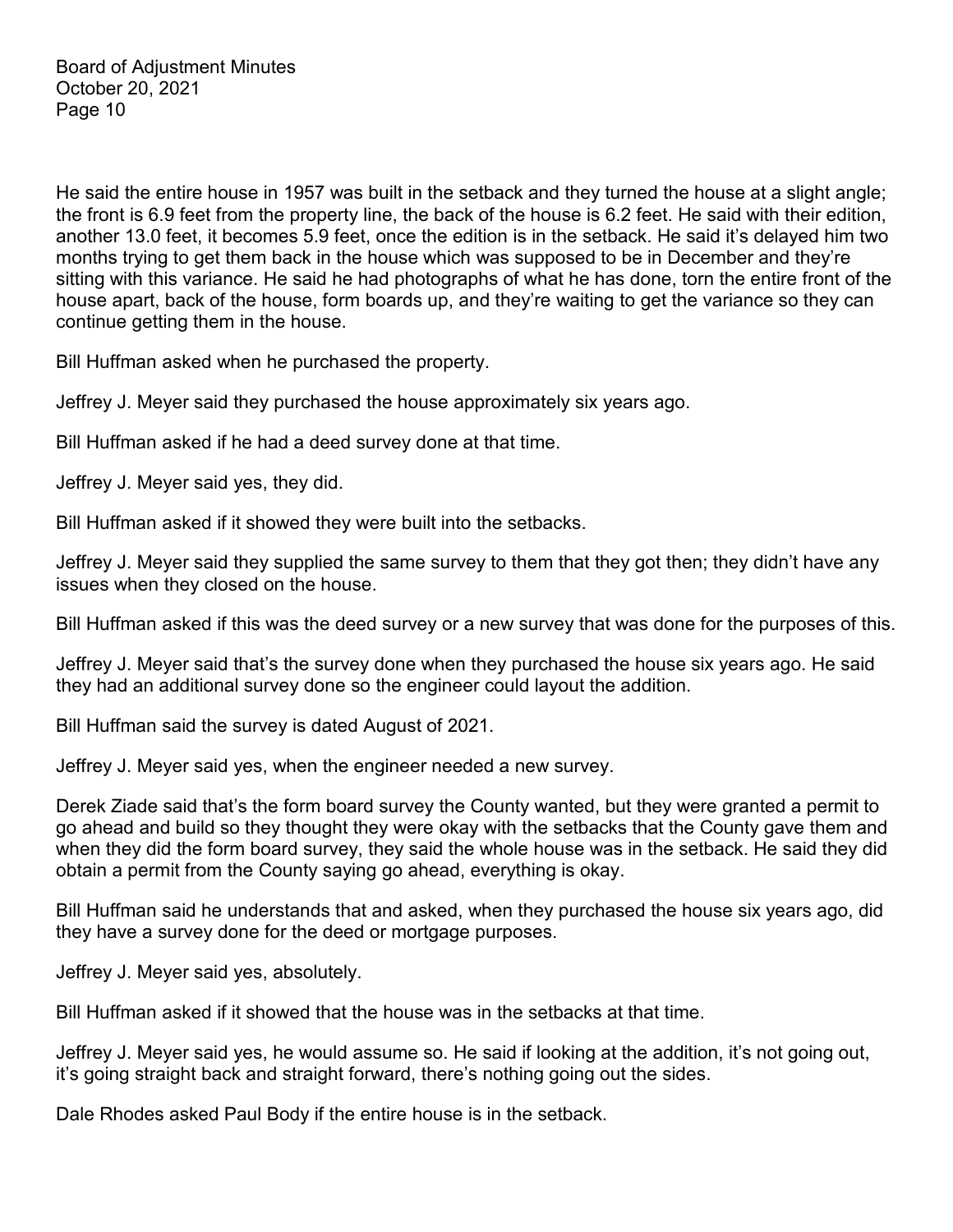Paul Body said the house that was existing was in the setback, it's cocked on the property, 6.7 feet to the northerly side and 6.2 on the southerly side. He said they're trying to keep it in alignment with the existing house, so it's coming down further to 5.9 for the formboard, the rear is.

Dale Rhodes said usually they have a request that legitimizes the existing structure; he asked if that had already been done, is there a reason that's not part of this.

Paul Body said no, there's not a variance on the property that legitimized it. He said he's not sure when the house was built.

Derek Ziade said it was built in 1957.

Paul Body said 1957 didn't have any codes, if it was non-conforming to a setback and now they're trying to expand it, they need to legitimize what their expansion is.

Dale Rhodes asked if they had to legitimize the existing structure.

Paul Body said this will legitimize it.

Dale Rhodes said okay, this will; usually they see the variance request to legitimize the existing structure, number one, then number two, the addition and he didn't see that.

No Public Comment

Jack Higgins said they do have seven signatures too.

Bill Huffman made a motion to approve the variances as stated in the application.

Paul Body said he wanted to make a statement they may want to read into it. He said there is a woodshop on the back and it says they will move it to meet setbacks. He said they might want to address that the woodshop has to be moved too.

Dale Rhodes said maybe we amend the approval.

Bill Huffman asked if it was stated in the statement.

Paul Body said no.

Bill Huffman said he amends his motion to also require them to remove the woodshed from the setbacks.

Jack Higgins asked remove it or relocate it.

Bill Huffman said relocate it to clear the setbacks.

Dale Rhodes said the motion is to approve the variance as depicted on the survey with the additional requirement that the woodshed be relocated where it is conforming. He asked if that was good.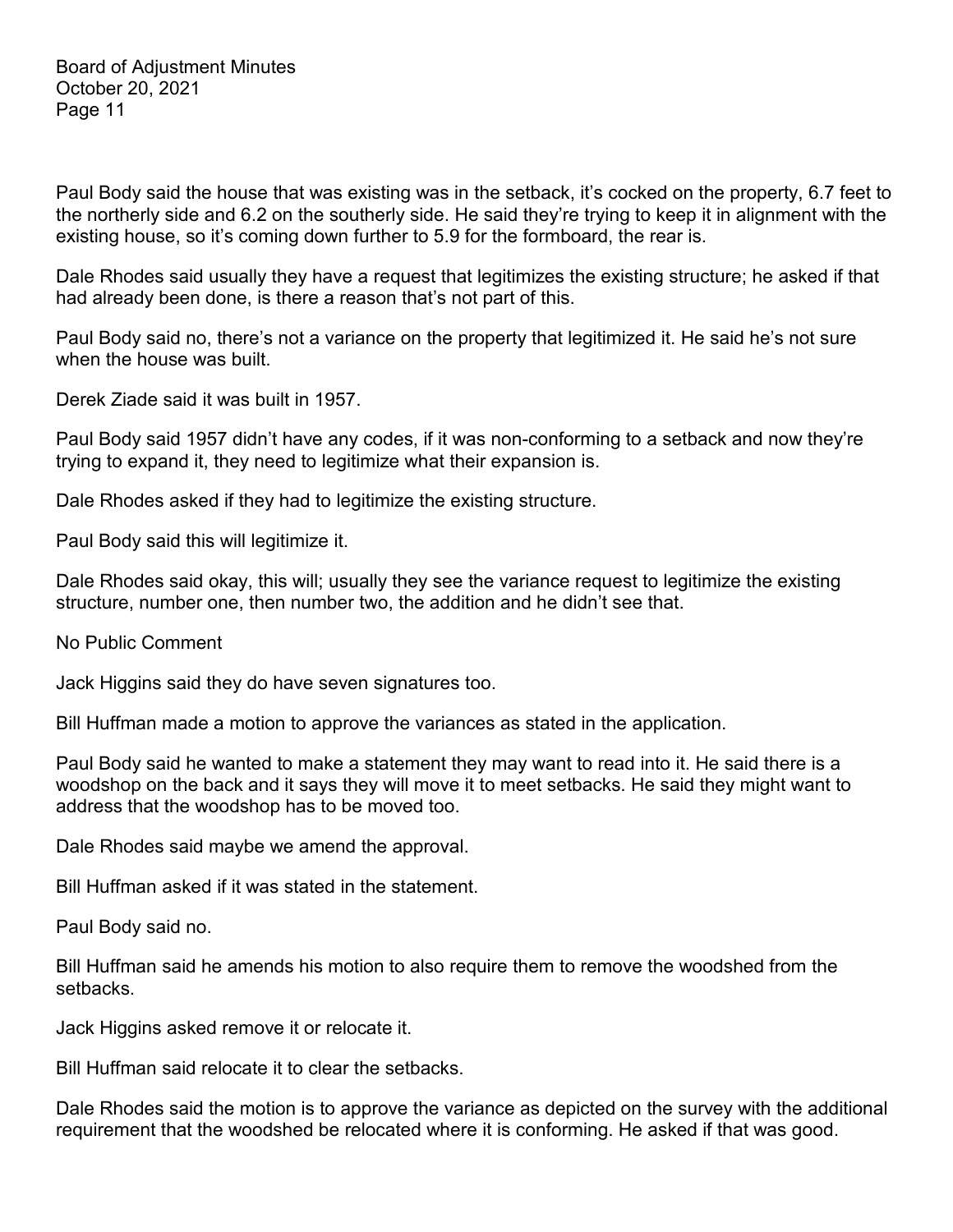Bill Huffman said yes.

Paul Body said yes, with the additional condition.

Jack Higgins asked if it was capable of being moved.

Jeffrey J. Meyer said the shed was there when they purchased the house, it wasn't something he did.

Paul Body said the shed is into an actual utility easement. He said he could come back and try to get the utility easement vacated; that would need to be done before his permit will get finalized. He said he may want to think twice about trying to get that easement vacated, and what it's going to take to come back and get a variance toward the setbacks of the shed too.

Jeffrey J. Meyer said it's (inaudible) with this permit, it's not something he put there.

Dale Rhodes said he understood but the problem was that it's not in his request so they have to.

Jeffrey J. Meyer said this is the first he is hearing of it.

Paul Body said he talked to his contractor about it, the applicant, and he said he could put that note in there that it would be moved or removed to meet the setbacks.

Jeffrey J. Meyer said okay.

Bill Huffman asked what was the nature of the structure.

Jeffrey J. Meyer said, it's a shed.

Dale Rhodes asked wood, metal.

Jeffrey J. Meyer said wood with a small deck out the front.

Bill Huffman asked if it was similar to what is purchased at a home store.

Jeffrey J. Meyer said yes, but it's on pilings and permanent.

Bill Huffman asked if the pilings were in the ground.

Jeffrey J. Meyer said yes, pilings in the ground.

Jack Higgins asked if concrete pilings were driven in the ground or wood.

Jeffrey J. Meyer said wood pilings cemented in.

Dale Rhodes said they could just be cut off and then move the shed.

Jeffrey J. Meyer said yes, he could do that if that's what has to be.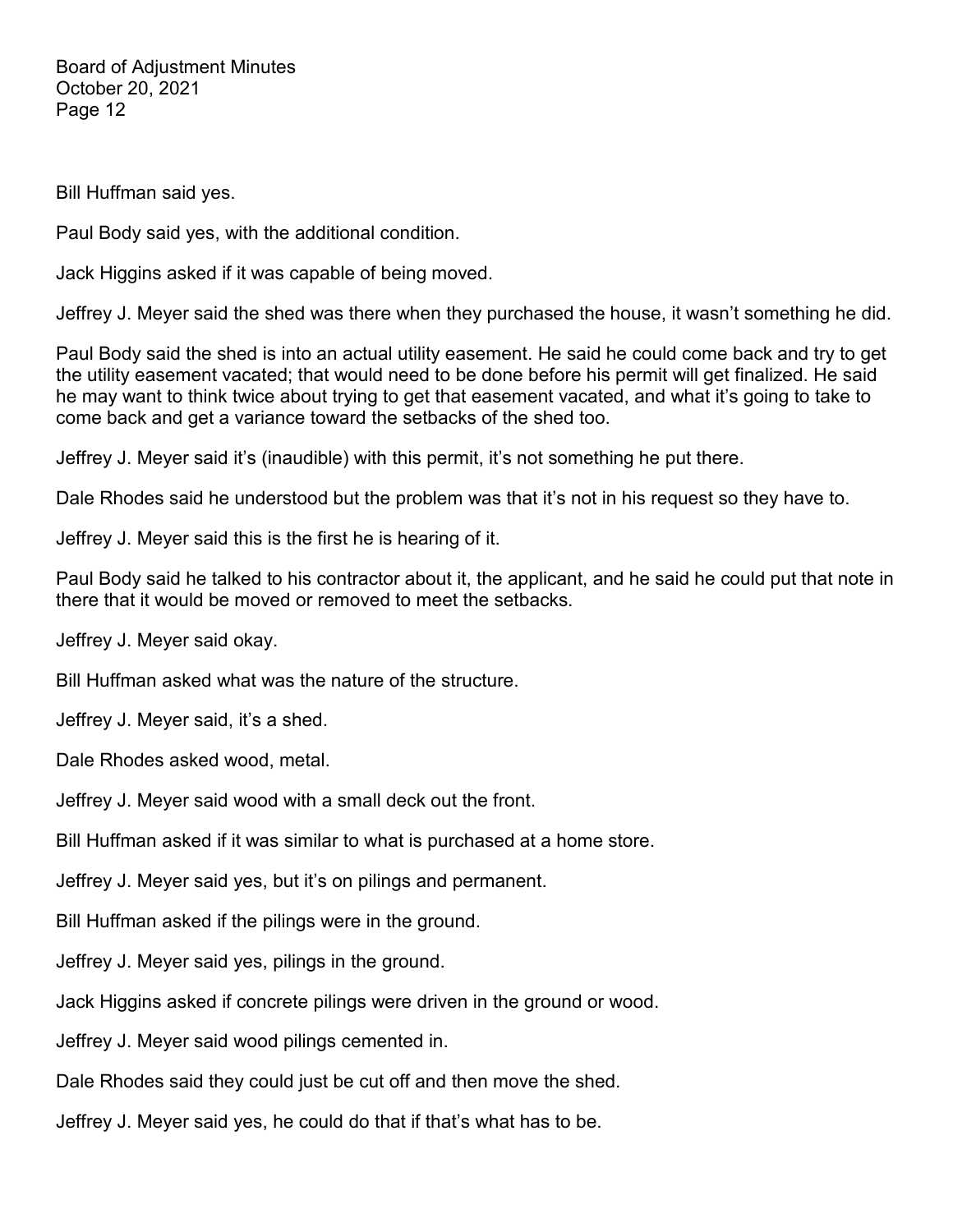Jeffrey Ball said they have a couple of options in this case, they could hear the variances before them and approve as is, regardless of whether that structure was there; there are provisions in the code that if it's there for more than 10 years, there's not a cost for the variance, however, they would need to get a variance. He said since it was not included in this application, they will need to do that if that's the route they choose. He said they're also, based on their survey, located in a 5.0 easement; this Board doesn't have the authority to grant him that, it's done through the Public Works who vacates the easement. He said it's a difficult and costly process, but is his option to do that. He said to circle back, the Board can hear the request as presented and approve or deny based on that or they can table the application to address the woodshop if he so chooses.

Dale Rhodes said he would ask Jeffrey J. Meyer what he wanted to do. He said they have three options, they could approve it and require that the woodshed be relocated. He said they could approve the variance as is but he wouldn't get the permit until the shed is dealt with and trying to vacate that easement will probably cost more than that shed is worth. He said or they could table it and let him deal with those situations and come back to them.

Jeffrey J. Meyer said that's not an option, they have been out of their house for months now, they already have a permit, that's the whole issue. He said it boggles his mind that they received a permit and then they stop them after his house is completely torn apart. He said if they had a hurricane, it would have ripped the roof off his house because there are no soffits, they tore the carport and Florida Room off because they had a permit.

Paul Body said the permit that was turned in showed that it was going to meet 7.5-foot setbacks, that's the reason it was approved that way. He said when they came back with the form board survey, because it was right up against the setback, that showed that it doesn't meet the setbacks.

Jeffrey J. Meyer asked how that was possible because the survey he turned in is the same survey that was done when they bought the house seven years ago.

Dale Rhodes said the survey given to them was the form board.

Jeffrey J. Meyer said he had a copy of what (inaudible).

Paul Body said he'd have to go back to the surveyor to see why there is a discrepancy, they're going off of what was turned in; it was for the form board and that's how it came about, this needing the variance.

Jack Higgins said, if he was to agree to take this and tear it down, they can go ahead and okay the other part, if that's in the motion.

Jeffrey J. Meyer said at this pint he would rather move it.

Paul Body said, he could cut it back to where it would meet the setback, as long as it meets the setback.

Dale Rhodes said he could change the configuration of the shed, cut a section of it off.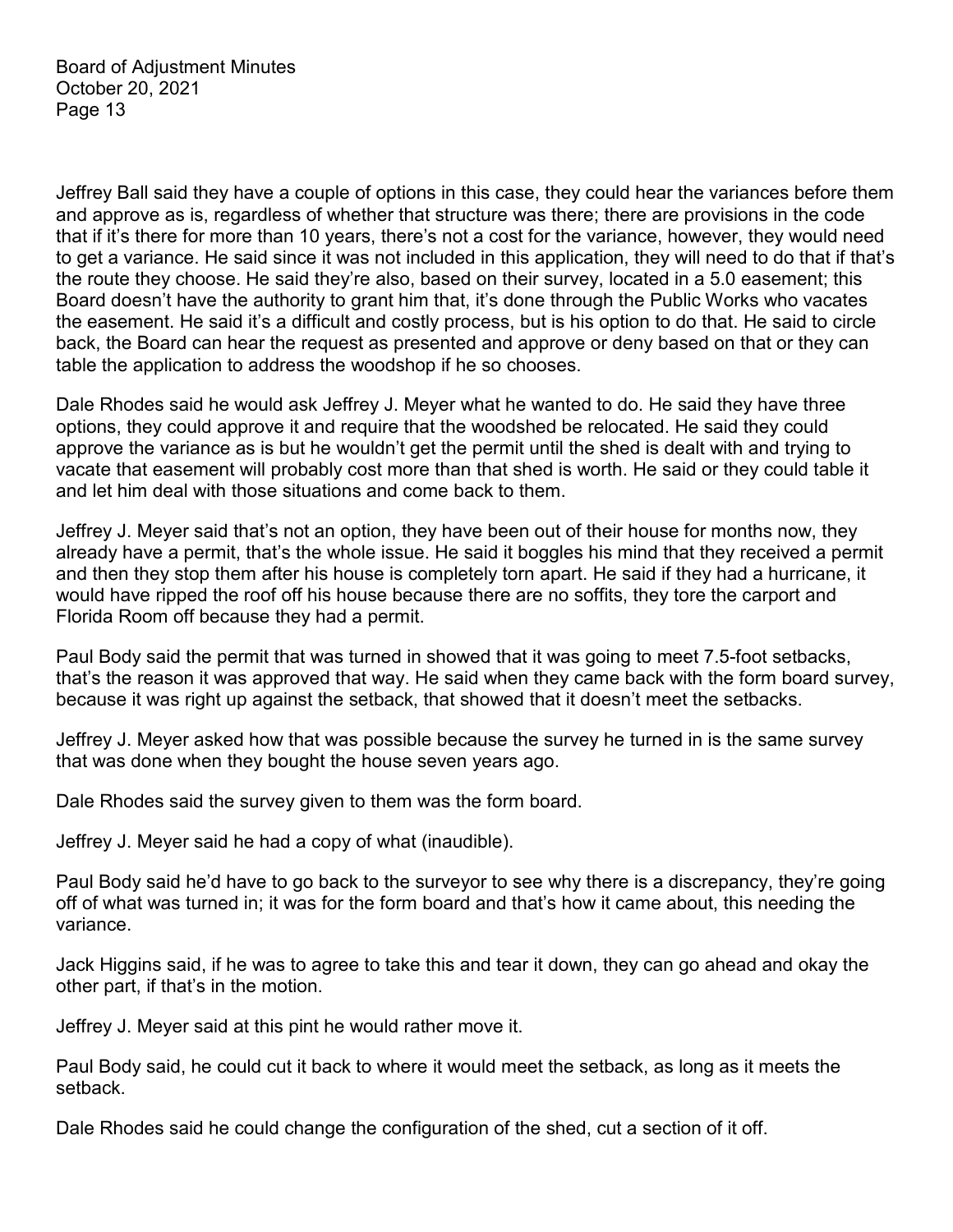Paul Body said he could talk to Derek about it, he said it would either be moved or removed.

Jeffrey J. Meyer said okay.

Jack Higgins said that way he could go ahead and continue.

Jeffrey J. Meyer said that was the only option he had at this point.

Dale Rhodes said currently they have on the table a motion to approve his variance, not a second yet, as depicted on the survey with the condition that the shed be moved to meet setbacks and asked if he was good with that.

Jeffrey J. Meyer said that's fine.

Dale Rhodes said it's unusual to do it this way but they're here to try and help, he wants everyone to understand that. He said their purpose is to help and assist him in any way they can, allowing a little out of order to discuss this was advantages.

Motion by Bill Huffman, seconded by Jack Higgins, to approve the variance as depicted on the survey submitted by the applicants, with the condition that the accessory structure be moved to meet setbacks or removed. The vote was unanimous.

# **5. (21PZ00063) David Robles**

Requests variances of Chapter 62, Article VI, Brevard County Code, 1) Section 62-1401(5)(b) to permit a variance to allow an accessory structure (garage) to be located forward of the front building line of the principal structure; 2) Section 62-1401(5)(b) to permit a variance to allow an accessory structure (shed) to be located forward of the front building line of the principal structure; 3) Section 62- 2100.5(d) to permit a variance of 191 square feet over the 600 square feet allowed for an accessory structure; 4) Section 62-2100.5(1)(b) to permit a variance of 223 square feet over the total floor area of the principal structure allowed for all detached structures, in an RRMH-1 ( Rural Residential Mobile Home) zoning classification, on 1.17 acres, located on the north side of Pine Needle Street, approximately 316 feet east of Hog Valley Road. (4784 Pine Needle Street, Mims) (Tax Account 2001290) (District 1)

David Robles, 4784 Pine Needle Street, Mims. He said he is looking to build a garage on the existing pad that was already there when he bought the house; it's 700 square feet, he would like to get that. He said he can't build anything on the side of it or in the back of the house because there are wetlands and septic in the back.

Jack Higgins said he went by the whole neighborhood there, he knows it very well. He said it's probably the neatest property on the street.

David Robles said he likes it, very peaceful.

Jack Higgins said it's very clean; one neighbor has bulldozers, backhoes and all kinds of trailers in the front of his house. He said the neighbor catty-corner to him has a structure put up next to the fence; it's very common in this area apparently. He said he looked at where it was going and took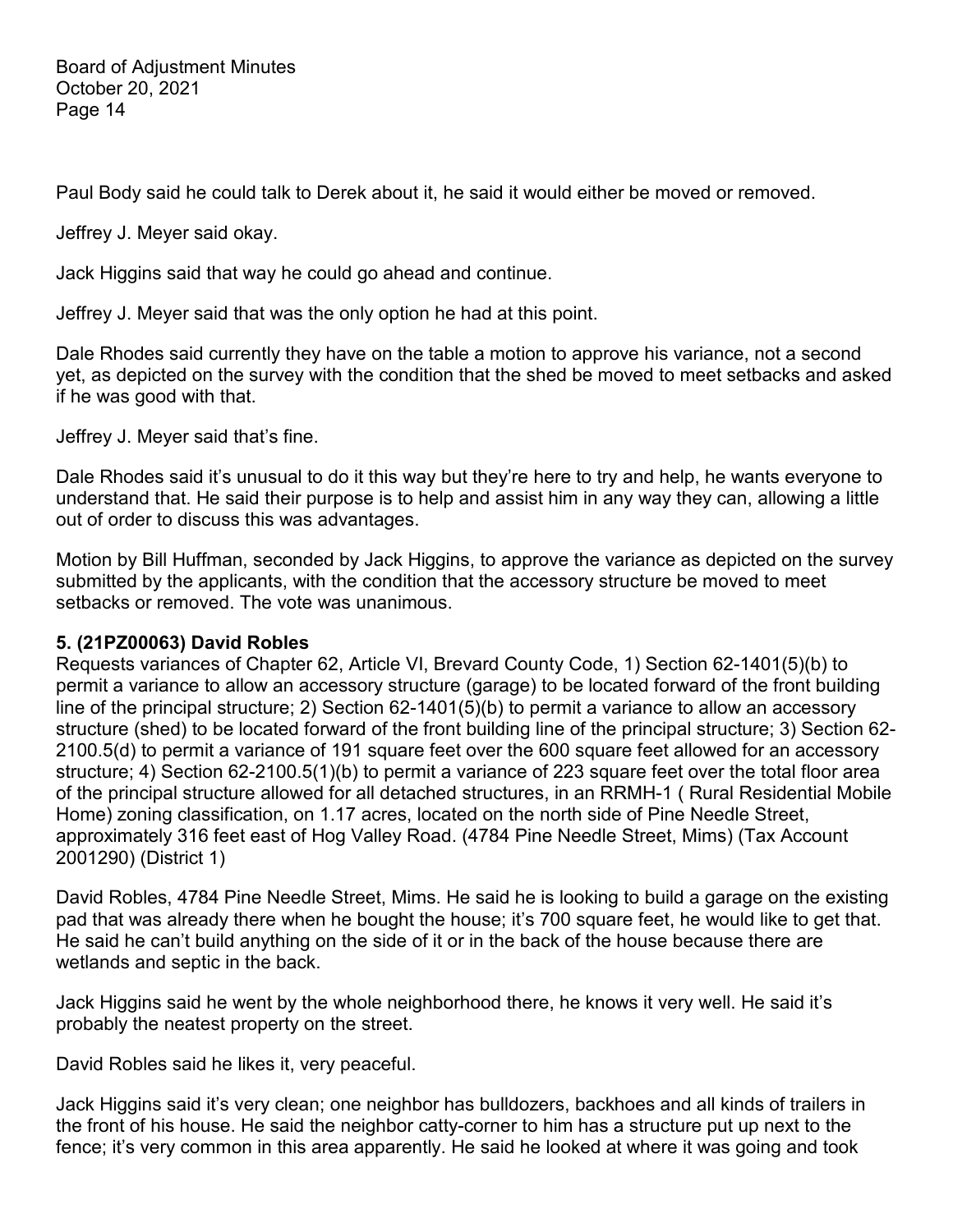pictures and it would pose no affect on anyone back there and it's deep into the property, it meets the preview on that street. (Exhibits can be found in file 21PZ00063, located in the Planning and Development Department) He said he would have no objection.

Dale Rhodes said that the permit is for 191 square feet of the 600 square feet allowed. He asked if he said it was 700 square foot.

David Robles said garage, yes.

Dale Rhodes asked how they were at 791 square feet.

David Robles said he was including the shed that was put there.

Paul Body said whenever he did the square footage, of the proposed metal building 700 square feet, they ran around the square footage of what the survey showed, including the 5.0-foot bump out, that's where they came up with that amount, 791 square feet.

Dale Rhodes asked if he wanted the entire 791 square feet.

David Robles said he thinks it's only 700 square feet.

Dale Rhodes said the bump out adds another 191.

David Robles said well yes, if they don't mind.

Dale Rhodes asked if the pad existed previously.

David Robles said yes.

Dale Rhodes asked what was there before.

David Robles said nothing, there were no screws or indication there was something built on there.

Kevin McCann asked if the shed was preexisting or to be built.

David Robles said he just put it in; it came from Oviedo Police Station.

Dale Rhodes asked if there was a reason he put the shed in front of the building line.

David Robles said there's wetlands and septic in the back, there's nothing he can do in the back or side.

Dale Rhodes asked if he could have made a way to squeeze the shed in without putting it in front of the structure.

Jack Higgins said it's a narrow structure.

David Robles said he took pictures if they would like to see them.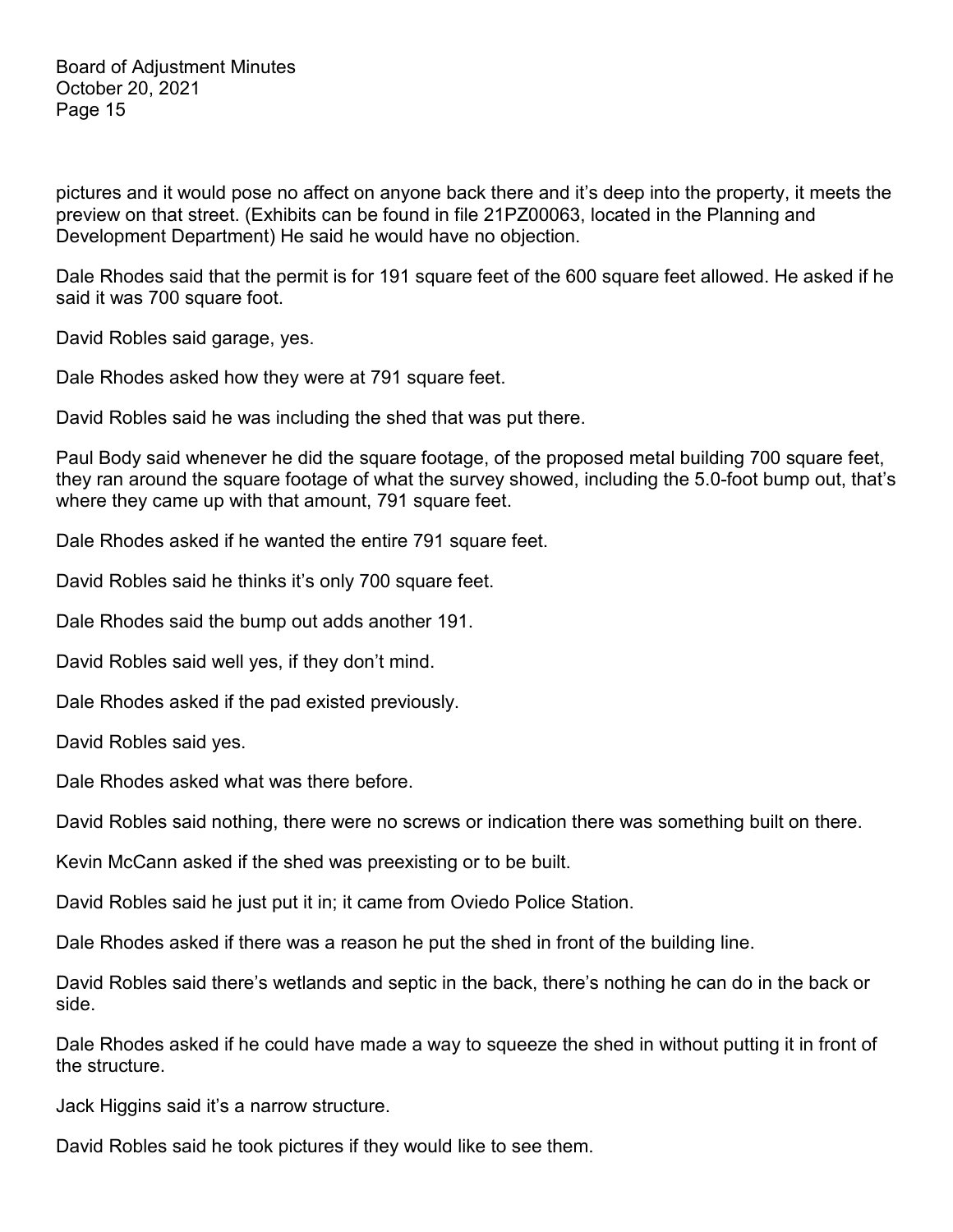Dale Rhodes said no, they're good.

Kevin McCann asked if he put the shed in, in front of the building without getting a permit or variance.

David Robles said he didn't. He said its not exactly in the front, more toward the side.

Dale Rhodes said these are pictures that Mr. Higgins took and said he would let him take a look.

Jack Higgins said the one clean picture is his house.

Dale Rhodes asked him to look at the pictures to verify it was his property.

David Robles pointed to two pictures and said that is.

No Public Comment.

Kevin McCann said the second variance to try to legitimize the shed that was built without a permit and doesn't conform to code, he would generally have a concern with that and sway him. He said the property is large, doesn't appear to infringe on any neighbors and seems to be consistent with other properties in his neighborhood.

Dale Rhodes said he agrees, he has a problem with a shed put up and coming on the back end to ask for a variance for a shed already put up. He said he would much rather see it the other way around. He said there's a direction he will be going with that in a minute. He read, do special conditions and circumstances exist which aren't applicable to any other lands, structures or buildings in the applicable zoning classification. He said the only thing he can see that special conditions and circumstances might exist would be if in fact there are wetlands on the side of the property with the leach field behind, which leaves no other option than to put the structures in front. He said he's taking his word for that, doesn't have anything showing him that. He read, that special conditions and circumstances don't result from actions from the applicant. He said they do result of the actions of the applicant, at least with number two with the fact he put a shed forward of the structure without permission to do so. He said the garage is his desire to put a garage forward of the structure. He read, that granting the variance and request won't confer on the applicant any special privileges that are denied by the provision of the Chapter to other lands, buildings and structures in the identical zoning classification. He said it doesn't give him special privileges, provided he ask before he do it; to ask after doing something is always a concern to him, addressing the shed. He said the other, they have certainly allowed structures forward of the building line before where there was no other option. He read, literal enforcement of the provision of this Chapter would deprive the applicant of rights commonly enjoyed by other properties in an identical zoning classification under the provisions of this Chapter and will constitute unnecessary and undue hardships on the applicant. He said it wouldn't deprive him of the right to enjoy his property but of the right to build a garage because he couldn't put it behind or to the side of the property. He said he could still enjoy the property without a garage; it wouldn't deny him of a right to enjoy it but of a want. He read, that the variance granted is the minimum variance that will make possible the reasonable use of the land, building or structure. He said if they're looking at the garage, it's probably the minimum variance needed to put the garage in the location he desires. He read, that granting the variance will be in harmony with the general intent and purpose of this Chapter and that such a variance will not be injurious to the area involved or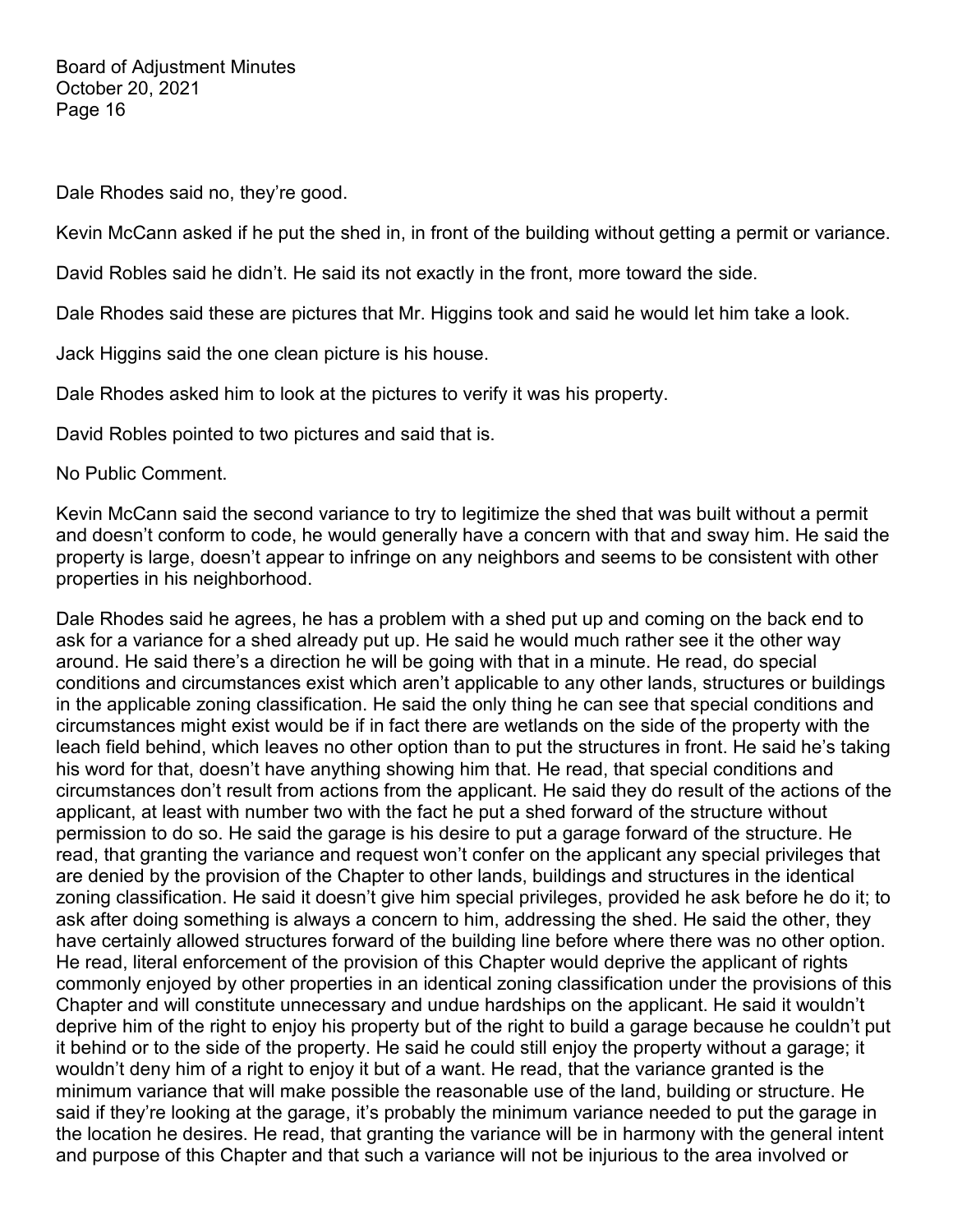otherwise be detrimental to the public welfare. He said from Mr. Higgins, it would be in harmony with the other properties in the area. He said he's not seeing any variances that were approved for the accessory structure in the square footage permitted, that they would be permitting him in the immediate area. He said from what Mr. Higgins has said it would be in harmony with the area and with the Chapter. He said they're looking at the fact that he can't build it behind or to the side because of the conditions of the property.

Jack Higgins said he missed something. He asked if he already built this.

Dale Rhodes said not the garage, the shed.

Jack Higgins asked where he got that from.

Dale Rhodes said, number two

Jack Higgins said that was built without a permit or put there without a permit.

Dale Rhodes said he's asking for a variance to that structure, having been built in front of the building line, he couldn't have gotten a permit.

Jack Higgins said he was judging from the house.

Dale Rhodes asked if he was correct, that he couldn't have gotten a permit to build that in front of the structure without a variance.

Paul Body said that's correct, he would have to of applied for one.

Jack Higgins said, but there is one, okay.

Paul Body said he should apply for a permit for the structure if it's over 100.0 square feet.

Dale Rhodes asked what the size of the structure is.

Dale Robles said he thinks 200.

Jack Higgins said the reason there are no others is because everything out there is built without a permit.

Dale Rhodes said they have two situations, they have a shed that was built without a permit and now coming after the fact because he's wanting to build a garage and needs permission for the shed to exist. He said he probably wouldn't be there if he wasn't wanting to build a garage; that shed would still exist, wouldn't come here and wouldn't be asking for a variance for it. He said because he is now wanting to build a garage, oops, they have a structure that was previously built and that's an issue.

Jack Higgins asked how long it had been there.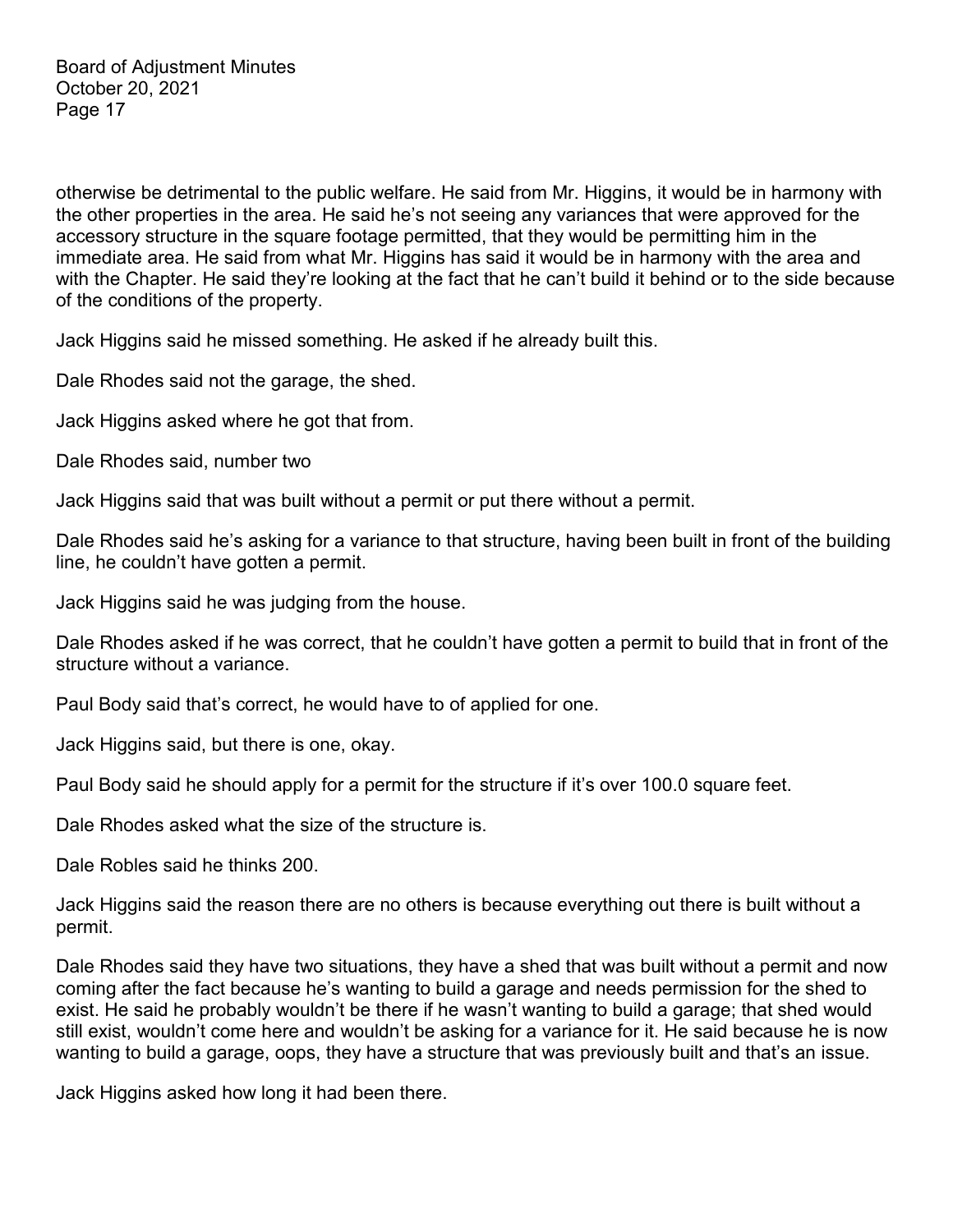Dale Rhodes said he didn't know the answer and would let him come up to answer, as nobody else would be able to answer it. He said they can't get back into comments. He asked how long the shed had been there.

David Robles said that shed has been there for about a month, month and a half and it wasn't built, it was brought in.

Dale Rhodes said whether he had it brought in or built it, it's the same thing.

Paul Body said it's 289.3 square feet.

Dale Rhodes said it's not a small shed.

Paul Body said it's 24.1 by 12.0

Dale Rhodes said that's a pretty descent size structure to build without asking permission. He said numbers one, three and four deal with building of the new garage. He said he wants to ask for approval on those and take number two by itself.

Jeffrey Ball said they can do that, they just need to be sure the motion identifies what they're doing.

Robin Rogers said Mr. Higgins could amend his motion.

Jack Higgins said he would amend the motion to include one, three and four and omit two at the moment.

Dale Rhodes said they're going to deal with one, three and four that deal with building the garage. (Motion stated below).

Dale Rhodes said now let's deal with number two which deals with a structure that was just recently put there.

Jack Higgins said he assumed he would have to get a permit for it and it's in the front so it's not going to work because it's in the front unless he goes for a variance.

Dale Rhodes asked Paul Body if once they give him the variance, would he still need a permit.

Paul Body said yes, he would probably need to get a permit because it's over the 100.0 square feet.

Dale Rhodes said even if they approve the variance he would still have to go back and get a permit and meet all applicable codes.

Paul Body said yes, he would need to get a permit for the shed.

Jack Higgins said they could tie a motion in to obtaining a permit prior.

Dale Rhodes said no, they're just approving or not allowing this, it's then up to him what he does after that. He said that Code would be aware that the structure is sitting there.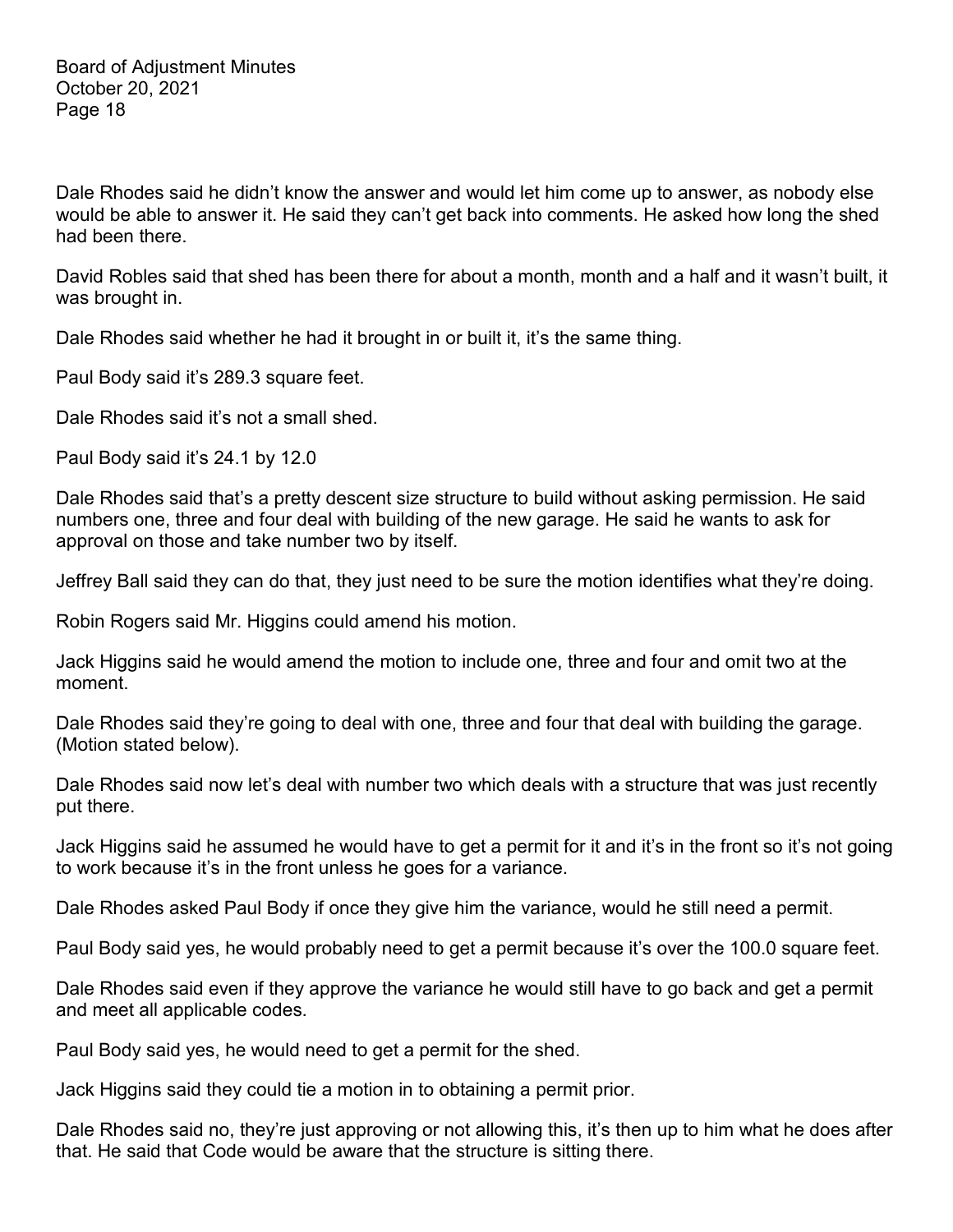Jeffrey Ball said to Paul Body, variance number two deals with both the garage and the shed because they're both forward of the principal structure.

Paul Body said they have two that deal with the accessory structure in front; number one is for the garage to be in front of the principal structure and number two is for the shed to be in front.

Jeffrey Ball said okay, he wanted to be sure that number two is just for shed that's in front.

Dale Rhodes said that's what he thought he read, thank you for double checking. He said they have a shed just less than 300 square feet that was put on the property a month and a half ago without permit; he's now asking for a variance to locate it in front of the principal structure. He said he will still have to get a permit for it, even if they say yes to it. He said he can't make his other comments until after they get a motion and a second.

Jack Higgins said that in regards to the room available on that property, he would make a motion to allow the variance for number two, for the shed moved there recently with the exception that he has to obtain a permit.

Dale Rhodes asked if he could do that, make a motion to approve it but require a permit be obtained.

Jack Higgins said it will only be accepted by the County after he obtains the permit.

Dale Rhodes asked if they could require that.

Robin Rogers said no.

Jack Higgins asked if he had to say for the variance and the rest be up to code.

Robin Rogers said yes.

Dale Rhodes said he always has issues when somebody comes to him after the fact; its done, he gets caught, and now wants to come back and have them fix it. He said it may sound harsh but he has issues with that because he assumes he knows when building a structure, he would have to have a permit to do it. He said he was just going to do it, but had to get the permit for the garage and now that are in a whoops caught you situation. He said he always has issues with that, he doesn't like it, then he has to way out, is it injurious to anything. He said his issue with approving anything like that is, people get into the habit of building it, then saying whoops sorry, didn't mean to do that, forgive me and give me the variance. He said if that starts to be a thing, then they start seeing a lot of this, where instead of getting permission, people ask for forgiveness; then if becomes a difficult road.

Jack Higgins said in regards to him building it, he caught something when he was up there; he didn't build that shed, he bought it; maybe it could be moved.

Dale Rhodes asked if he could move it to the side or to the back and he said no.

Bill Huffman said he understands that this motion is for the location of the shed. He said off topic, the reason for building codes, especially in Merritt Island, is because there are wind code provisions so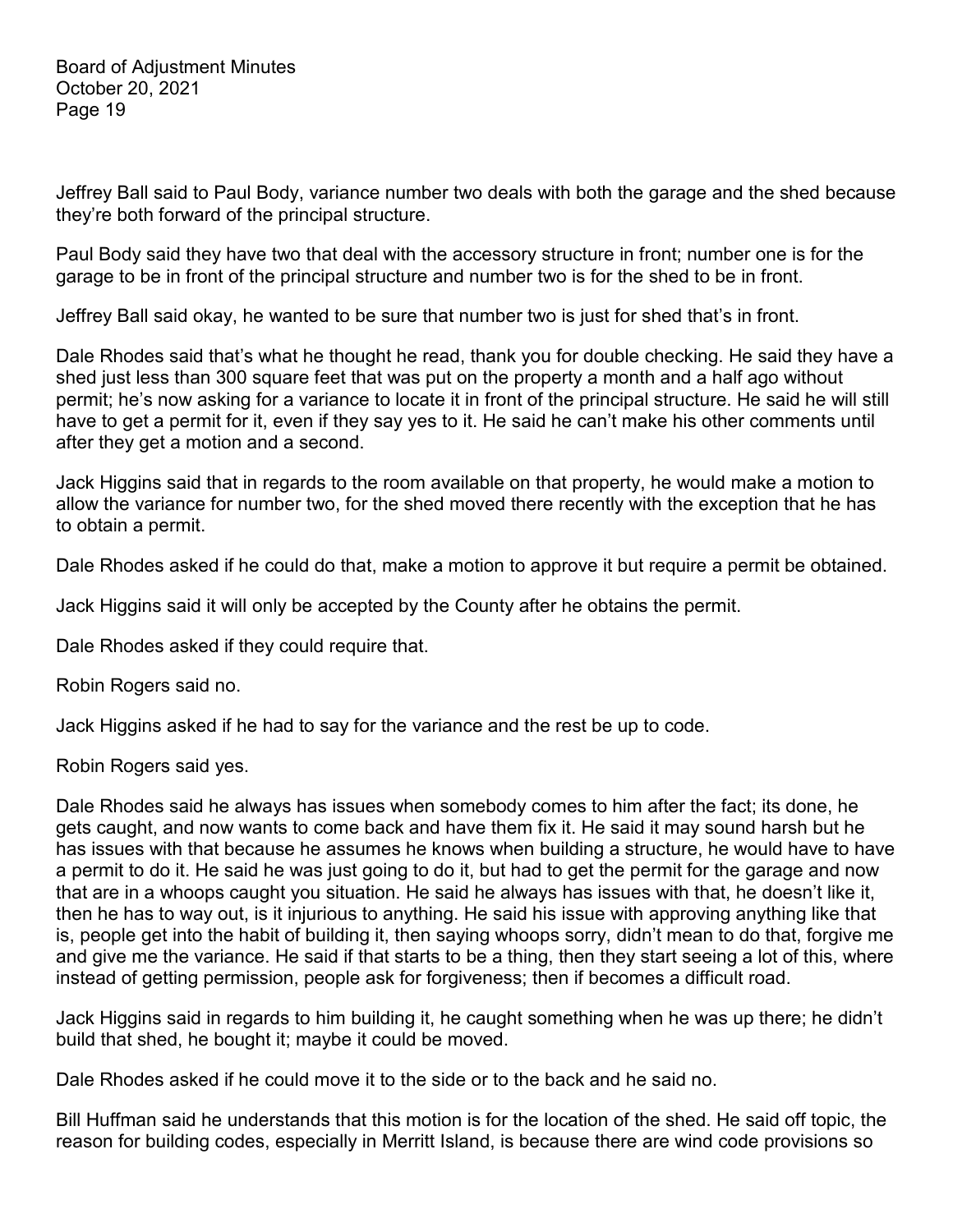the shed or debris doesn't become windblown and damage an owner's property or others. He said the permitting process is not just a convenience, it's a public safety issue.

Dale Rhodes said in regards to numbers one, three and four, he read, do special conditions and circumstances exist which aren't applicable to any other lands, structures or buildings in the applicable zoning classification. He said that being there are wetlands and a leach field, that means he has to build it where it is, He said in regards to number two, if he were getting a permit, and coming for the variance, it would be the identical thing. He read, that special conditions and circumstances don't result from actions from the applicant. He said for one, two, three and four, they are the result of his actions because he wants this in front of the building structure. He read, that granting the variance and request won't confer on the applicant any special privileges that are denied by the provision of the Chapter to other lands, buildings and structures in the identical zoning classification. He said in regards to one, three and four, it doesn't give special privilege under the conditions of this land; they would consider this with any applicant and have done so previously. He said in regards to number two, it would because they're granting him a variance on a structure that's not legally put in the place. He read, literal enforcement of the provision of this Chapter would deprive the applicant of rights commonly enjoyed by other properties in an identical zoning classification under the provisions of this Chapter and will constitute unnecessary and undue hardships on the applicant. He said if they enforce it to where he had to build behind the property or the building structure line, it would deprive him of the ability to build that structure because of the leach field and wetlands. He said this is the only place he would have. As for creating an unnecessary and undue hardship, that depends on how badly he needs the shed and garage. He read, that the variance granted is the minimum variance that will make possible the reasonable use of the land, building or structure. He said in regards to one, three and four, that is correct. He said in regards to number two, it's not because this is a structure that's wasn't built properly. He read, that granting the variance will be in harmony with the general intent and purpose of this Chapter and that such a variance will not be injurious to the area involved or otherwise be detrimental to the public welfare. He said in regards to one, three and four, he believes that to be the case; in regards to number two, it's not in harmony with the intent and purpose of the code because he didn't get permission to do it before doing it.

Motion by Jack Higgins, seconded by Bill Huffman, to approve variances one, three and four as depicted on the survey submitted by the applicant. The vote was unanimous.

Motion by Jack Higgins, seconded by Kevin McCann, to approve variance two as depicted on the survey submitted by the applicant. The vote passed 3:1 with Rhodes voting nay.

# **6. (21PZ00064) Jonathan Daniel Ames & Heidi Reichle Hollowell**

Request a variance of Chapter 62, Article VI, Brevard County Code, Section 62-2118(d)(3) to permit a variance of 2.8 feet over the 13.3 foot projection (20% of the width of the waterway) permitted for a boat dock, in an RU-1-13 (Single Family Residential) zoning classification, on 0.22 acres, located on the south side of Central Avenue approximately 0.21 miles east of Banana River Drive (1745 Central Avenue, Merritt Island) (Tax Account 2431910) (District 2)

Jonathan Daniel Ames Hollowell, 1560 Monte Carlo Court, Merritt Island.

Heidi Reichle Hollowell, 1560 Monte Carlo Court, Merritt Island.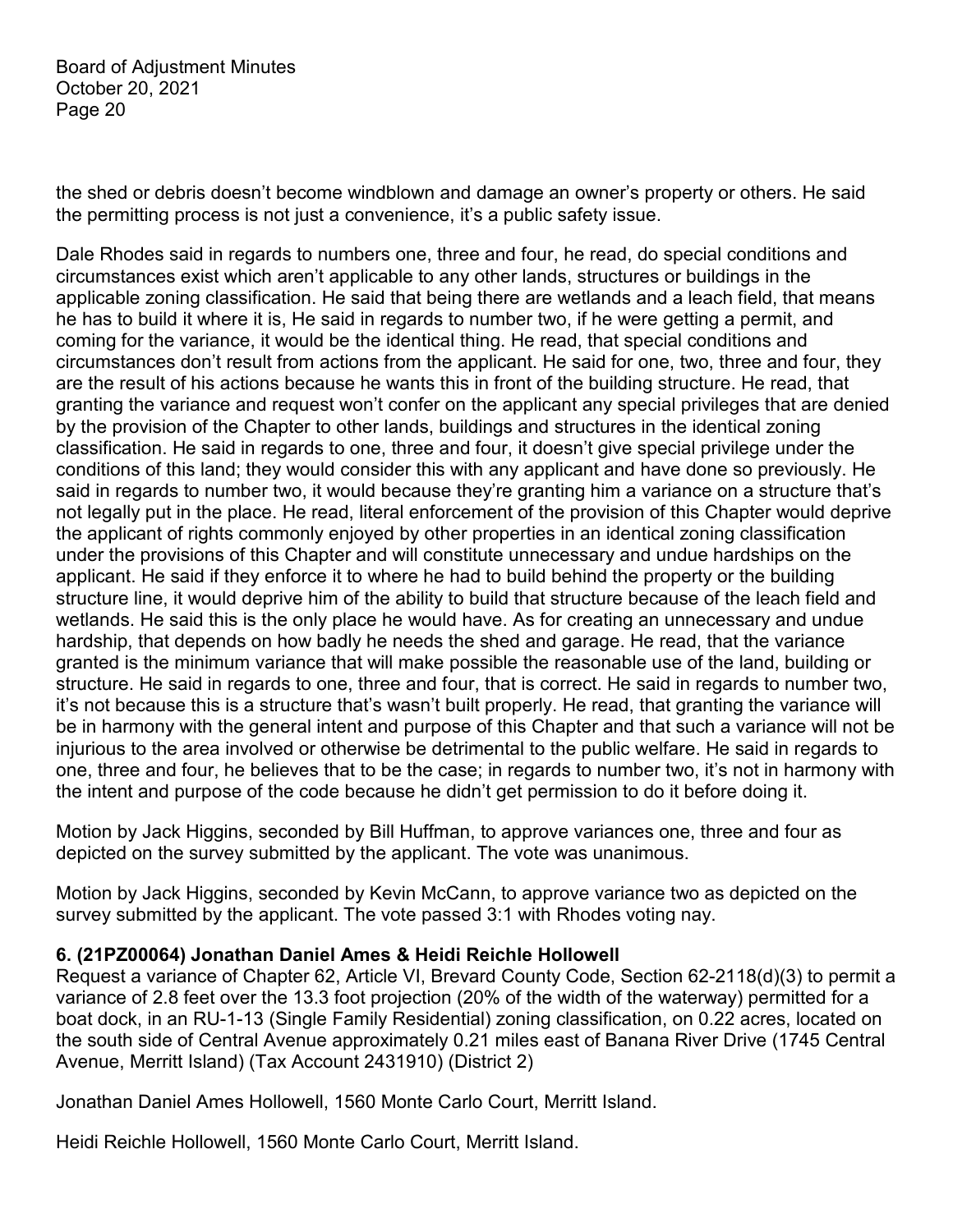Jonathan Daniel Ames Hollowell said he and his wife purchased this property in January 2019; when they purchased it, the seawall had failed and then was semi-repaired. He said they got a seawall contractor to build a new seawall. He said according to the seawall contractor, the most effective and efficient way was to go out 12.0 feet and go up higher; they took care of that and are now building a home. He said they contracted Waterfront Solutions marine contractor to design and put in a dock; their boat fits into a smaller category of 18.0 to 22.0-feet which has an 8.5-foot-wide beam. He said going out a foot into the water, they wouldn't be able to fit that boat into a lift. He said that's the reason they're requesting the variance, so they can build a dock and put a boat in out of the water.

Kevin McCann asked if they resided on Monte Carlo.

Jonathan Daniel Ames Hollowell said yes, they have a house built there too. He said that house was destroyed before they went through everything, the rezoning and permitting, put a new seawall and boat lift in. He said that's where they currently reside, same boat. He said the difference is, the canal they live on is 80.0 feet; the canal they are moving to is 66.0 feet.

Kevin McCann asked if the 1745 Central Drive wasn't their current residence.

Jonathan Daniel Ames Hollowell said no, they will be building a house there; they're in the process.

Kevin McCann asked if they would move to it.

Jonathan Daniel Ames Hollowell said yes.

Kevin McCann asked if he said the seawall was built 12.0 feet out and 2.0 feet up.

Jonathan Daniel Ames Hollowell said no, 1.0 foot out and 2.0 feet up.

Kevin McCann asked if that extended him into the Central Avenue Canal.

Jonathan Daniel Ames Hollowell said yes, which is why he is asking for the variance.

Kevin McCann said he was almost at the end of the canal, almost right on the Banana River; it looks like half of his property is open water, the other half is canal.

Jonathan Daniel Ames Hollowell said yes.

Kevin McCann said he doesn't have an issue with their request.

Dale Rhodes asked which end he was building the dock on, the end closest to the open water.

Jonathan Daniel Ames Hollowell said it's scheduled to go kind of in the middle, maybe a little further to the west. He said if needed, if it makes more sense they could move it further to the east, toward the open water.

Bill Huffman asked if he already owned the boat.

Jonathan Daniel Ames Hollowell said yes.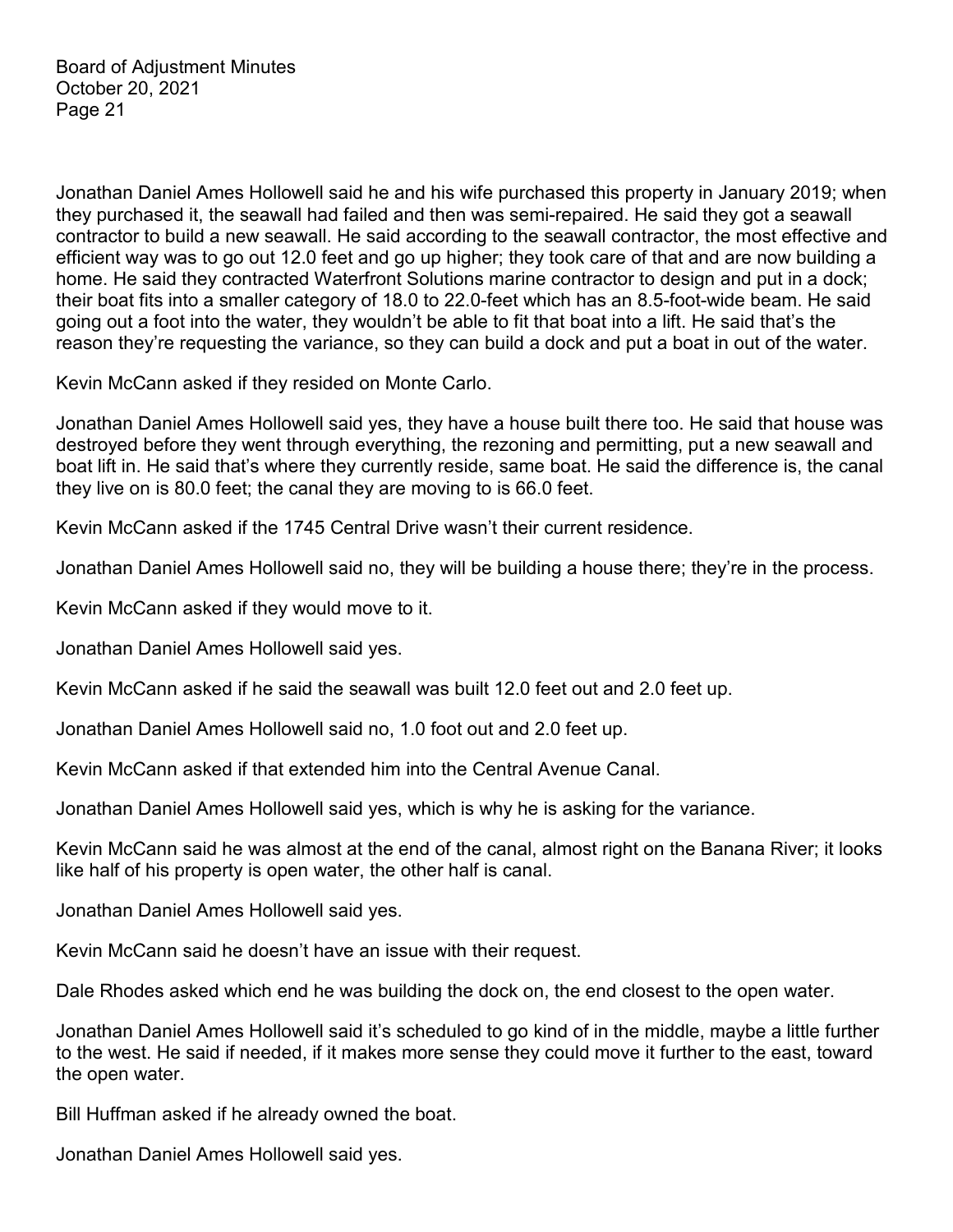Bill Huffman asked if this dock was to accommodate that boat.

Jonathan Daniel Ames Hollowell said yes.

Bill Huffman asked if he knew he would build a dock when he built the seawall.

Jonathan Daniel Ames Hollowell said yes.

Bill Huffman said he is always troubled by this because he understands that seawalls don't get a County permit.

Jeffrey Ball said that isn't true; for a seawall that's on a County canal or canal, Natural Resources reviews that part of the application. He said Zoning doesn't review it, they review the dock permit; for a seawall they still need to get a permit, however Zoning doesn't review that.

Bill Huffman asked if he got a state permit.

Jonathan Daniel Ames Hollowell said it wasn't a state permit, it was through the County and it was approved. He said one of the items of confusion with the contractor and talking to people at the County, is it has moved from where the protrusion into the water is considered, if it's from the original demarcation of the land or if it's where the new seawall is. He said when they had the seawall done, they thought everything would be fine. He said they knew the boat he had, they knew everything he had and said he shouldn't have a problem.

Bill Huffman asked who "they" was.

Jonathan Daniel Ames Hollowell said Waterfront Solutions, the Marine Contractor they used.

Bill Huffman said the advice of the marine contractor was, not a problem.

Jonathan Daniel Ames Hollowell said yes, everything should be good as long as he wasn't trying to put in a giant 40.0-foot boat with a 12.0-foot beam.

Bill Huffman asked if they got the permit.

Jonathan Daniel Ames Hollowell said they went with Pelican Chase Marine, they were the ones, they may go under Scorpion right now of Port Canaveral; they were the ones that put in for the permit.

Bill Huffman asked if he knew they needed a dock when they put up the seawall.

Jonathan Daniel Ames Hollowell said he did know he needed a dock while they were putting up the seawall but couldn't get the dock put in at the same time.

Bill Huffman said he could have planned; he is always troubled by these. He said his in the front of the access for all the other boats coming into the canal. He said if he was in the back of the canal, he would have less of a problem.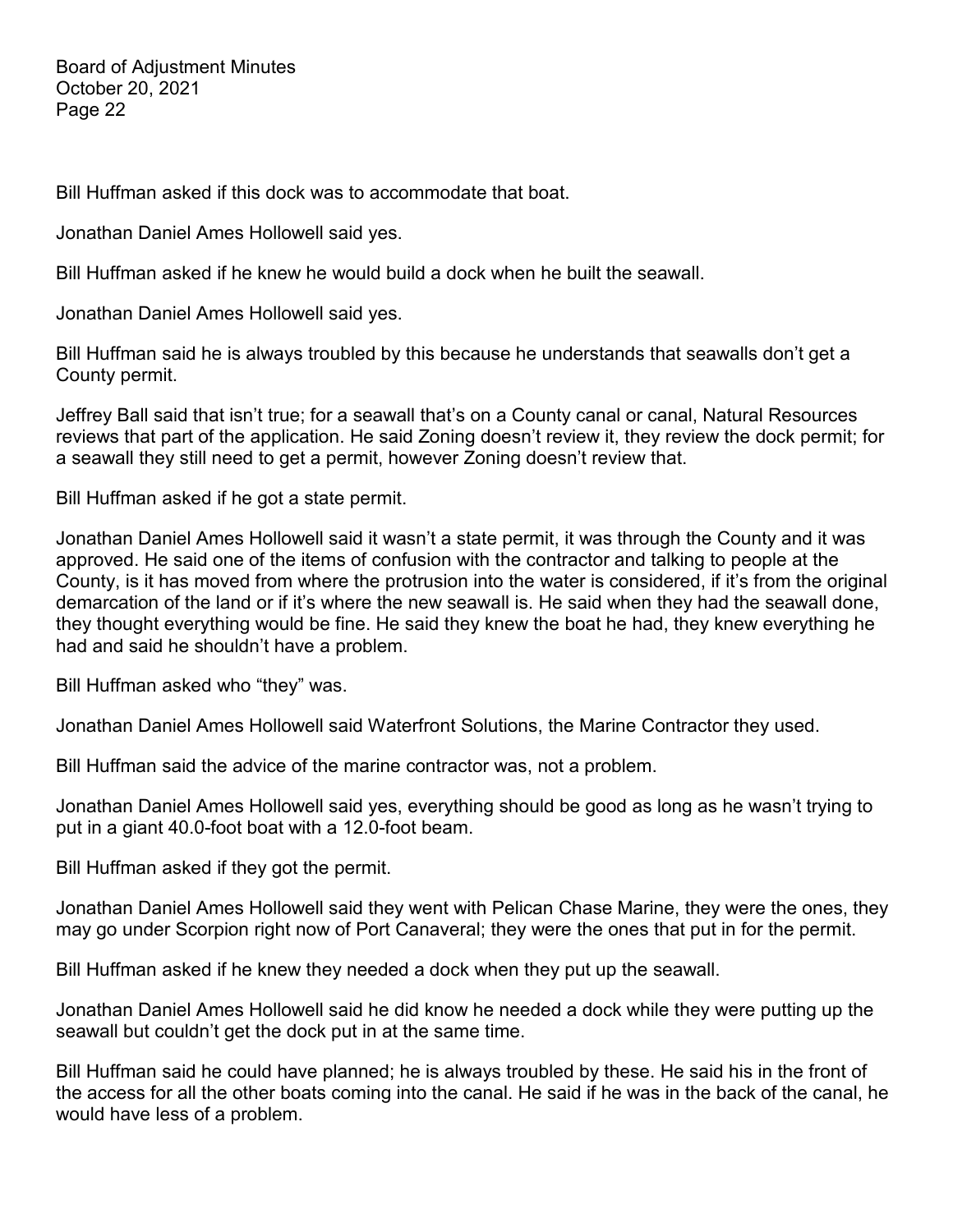Jonathan Daniel Ames Hollowell said he was at a bridge restricted canal, they can't go far before they hit a bridge that a boat won't fit under, a large boat. He said small boats and his boat has a T top he put hinges on to lower for his Monte Carlo address, to get out. He said he understands what he is saying, if he was trying to build a monstrosity that would impede traffic, he would understand. He said he doesn't believe that this dock nor any of the other neighbors he has spoken with believe it would impede any boat traffic for the size boat that goes through there, that's able to navigate that canal.

Bill Huffman said okay, he accepts his point.

Jack Higgins said his point was, if there were two pontoon boats, or something coming down.

Bill Huffman said it's more a matter of him needing a seawall and a dock, that there were ways to engineer or configure that would have accommodated within the (inaudible).

Jonathan Daniel Ames Hollowell said based on information from the seawall contractor, the marine contractor, their impression was they would have no problem putting the same boat, the same dock, everything they had on Monte Carlo Court, on Central Avenue. He said they said when they looked at it in the past, the demarcation point, where the seawall is now, not where the original property was.

Dale Rhodes said the contractor that gave that information, they decided not to go with.

Jonathan Daniel Ames Hollowell said they were working with both of them, both gave that information. He said the guy that could do the seawall was Waterfront Solutions; Pelican Chase Marine had an ownership division so the guy who did the seawall lost his barge to do docks, he could then not do the dock so they went with waterfront Solutions.

Dale Rhodes asked if he had that same conversation with them about the dock he wanted to build.

Jonathan Daniel Ames Hollowell said yes, with both.

Dale Rhodes asked if Pelican Chase told him they could build the seawall here and he would still be able to build the dock he wanted without a problem.

Jonathan Daniel Ames Hollowell said yes.

Bill Huffman asked if it was without a variance.

Jonathan Daniel Ames Hollowell said there was no discussion about a variance; the way the variance came up was in talking with Waterfront Solutions. He said they came back and one of them measured from the protrusion now and one measured from the original demarcation line of the original property; they said that changed. He said he doesn't know if that's true or not. He said when he talked to Kyle at the County, he indicated that it has gone back and forth where the point is picked, the original property line or the seawall line.

Jack Higgins asked if either one of them suggested putting the new seawall in front, the back side.

Jonathan Daniel Ames Hollowell said they didn't. He asked if he was saying the property side.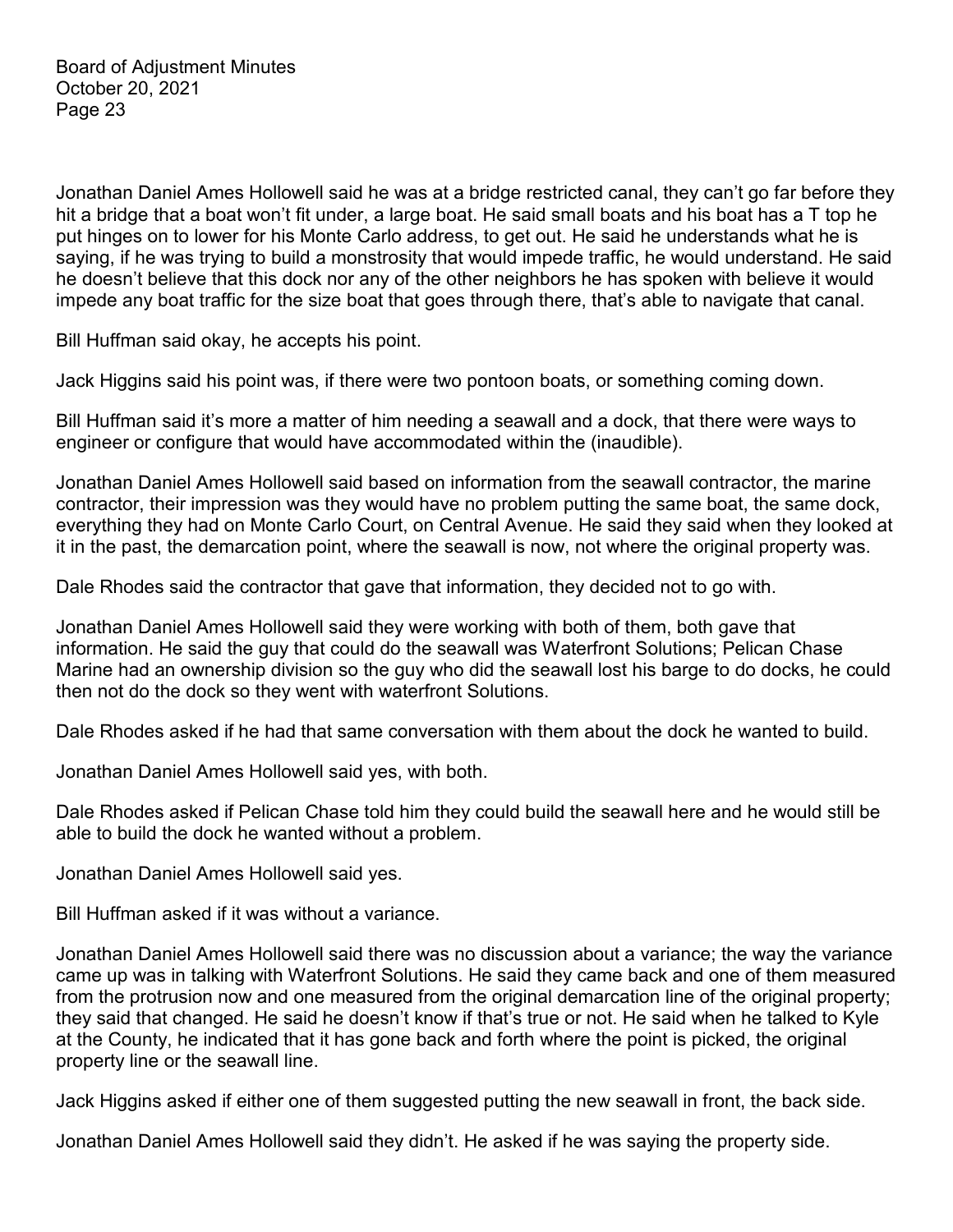Jack Higgins said yes.

Jonathan Daniel Ames Hollowell said the reason they didn't do that is he has a 10.0-foot easement; he can't put anything for 10.0 feet from the seawall onto the property, anything permanent. He said he had confusion there too because he has been told pools aren't considered permanent and been told they're. He said he's learning a lot today; he has been told sheds aren't permanent and told they are. He said that's one of the solutions one of the guys came back and said, they could possibly put the pilings on his property; it would get in the way of his 10.0-foot easement.

Paul Body said there isn't an easement on the survey along the rear property line. He said they do have a code that states that structures have to be 10.0 feet from the seawall. He said they possibly could have put it inside the old seawall. He said there might have been failure because they have tiebacks and trying to do it that way might be a problem.

Kevin McCann said he used to live in that neighborhood and navigated that canal for years; its an easy canal to navigate, it's wide. He said despite the fact that he is going out the minimum distance he can go out with the existing seawall; a lot of the residents park their boats on the outside of the slip, on the outside of the docks and there's still room to navigate. He said he is supportive of his request for a variance.

Jack Higgins said they better not park them, they better dock them.

Public Comment

Charles Calin, 1757 East Central Avenue, Merritt Island. He said he is in opposition. He said they purchased their property 1757, in 1989. He said on many occasions, they worked to free boats that were stuck up against their boathouse. He said it was strange to him but learned from the boat owners that the canal was the deepest at the seawall.; the farther out one goes the less water they have and the better chance they have of getting tied up. He said that's what was getting these boats tied up and they would have to go out and try to get them back floating in the canal again. He said during the hurricane of 2017, a boat hit their boathouse, because of the damage they had to have it dismantled; they worked with the code enforcement people. He said the boathouse was replaced with a dock that was only protruding 9.0 feet into the water; he figured that would help the people that were getting hung up. He said the boats still stay extremely close to the dock when they come by. He said the question he had is if they allow the docks to go out further, then it's going to be a problem.

Dale Rhodes asked if he was beside him.

Charles Calin said no, they're on the river side.

Dale Rhodes asked if he was the house on the corner.

Charles Calin said right on the corner. He said he had pictures of the damage.

Dale Rhodes said, that's okay.

Bill Huffman asked Charles Calin if they dredge that canal.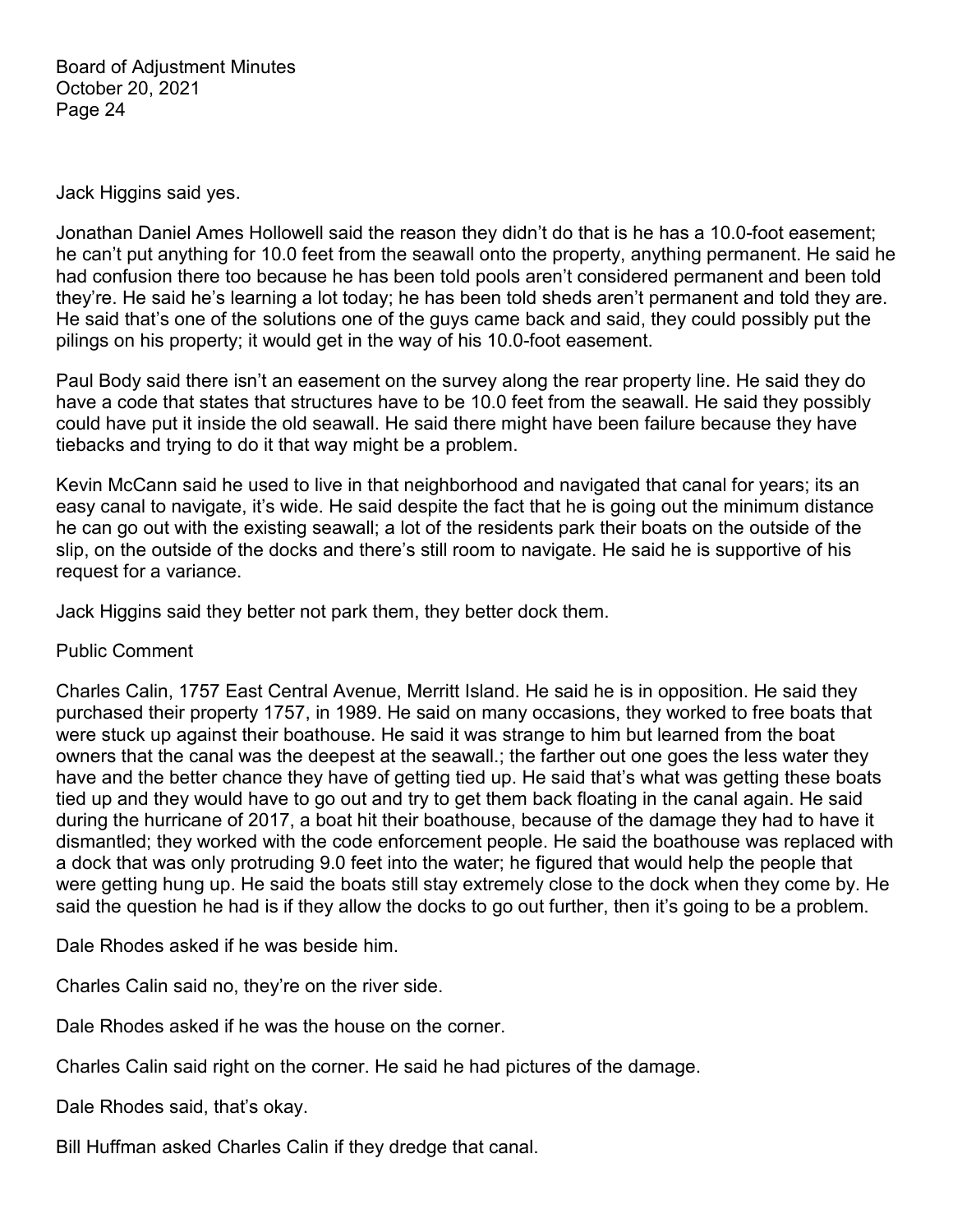Charles Calin said he hasn't seen it dredged, he doesn't know if that's the case; they have done surveys to determine what they should do. He said there was dirt taken out and put on Shore Drive to enhance that street. He said when the boathouse was knocked down they decided to put a dock in because it was closer and not pushing the boats out too far to get hung up.

Anthony Aiello, 1756 Bayside Street, Merritt Island. He said he is across the canal of his residence and is in favor with some reservations to express they may not be aware of. He said as the other gentleman stated, it's very shallow at the edge when first going into the canal; he has stepped out into 18 inches and 2.0 feet in some spots. He said one would think that the middle of the canal would be deeper, but it's the opposite, like he said it's right on the edge where it gets deeper. He said on the turn, one has to come close to his seawall or get stuck; he has seen a lot of boats get stuck there. He said that is a concern; they have been doing surveys and talking about dredging the canal. He said last year, he spoke to someone in the water to their waist, doing a survey, who said in the next year or two, the money hadn't been allocated yet. He said some type of relief is on the way, it would be done soon. He said his concern as far as their property is that there's a boathouse located across from a piece of their seawall. He said he would ask that they don't build a dock across from that boathouse, that would cause an issue, it's a very narrow canal, they're saying 60.0 feet. He said he is a new boater, if there's another boat coming he's worried; he's not the greatest boater being new to it. He said two pontoon boats could not pass at the same time where the dock and the boathouse are if they were opposite, there would be a 20.0-foot space between them. He said his request would be for them not to go across from the boathouse so people could maneuver, beyond that, welcome.

Bill Huffman asked if he had seen this picture which is included in their packets. (GIS Aerial Map can be found in file 21PZ00064, located in the Planning and Development Department)

Anthony Aiello said he had not.

Dale Rhodes said he could show him but not have discussion out of the microphone.

Bill Huffman asked if the light brown was sediment.

Anthony Aiello said that's all silt and sand.

Bill Huffman said the channel is…

Anthony Aiello said it's almost nonexistent, people have to be very careful there. He said when people turn the corner, the channel goes out to the left there; when someone makes the turn, they have to go near his seawall or they will get stuck. He said he has hit the bottom, more times than he could tell them.

Jonathan Daniel Ames Hollowell said he does agree to an extent with what they say; he is also a relatively new boater and goes by there all the time. He said he has never run it aground or hit anything. He said he grew up on Central Avenue, his parents moved there in 1964; he has gone up and down this canal most of his life when he lived there. He said he has heard people say they get stuck there, in the years he has been there and his house has been under construction for eight months, he sees boats go back and forth and has never seen anyone get stuck. He said he realizes it's shallow on that end. He said he is going to contradict what these gentlemen said; he was going to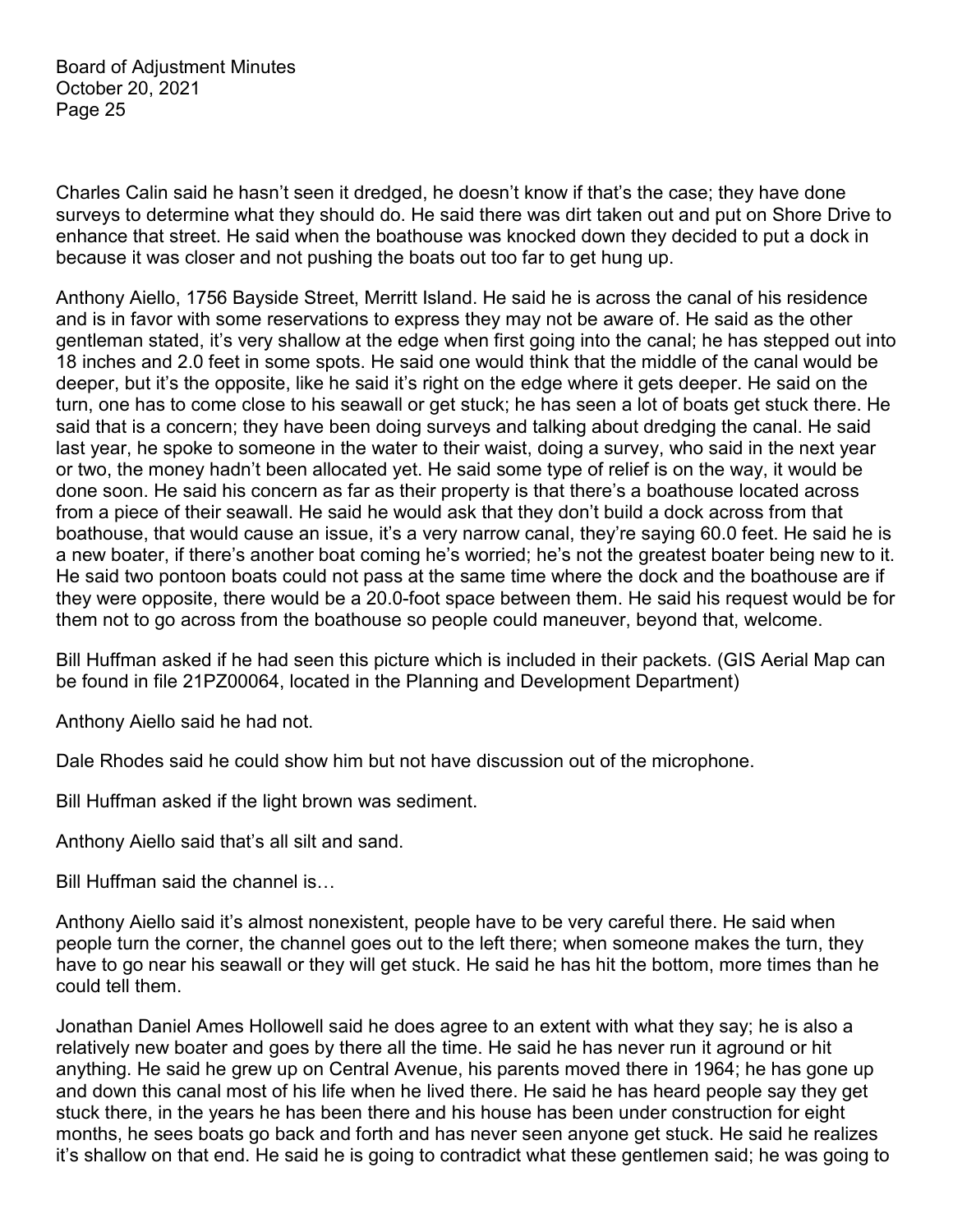put his dock further to the west so people wouldn't run into where it gets shallow. He said for him to move his seawall back 12.0 inches would probably cost \$75,000; it has a crack that hopefully can be repaired. He said there had been variances given to other homeowners on the canal behind him where they've gone out roughly the same distance.

Dale Rhodes said it will have been awhile since those were done.

Jack Higgins asked what the beam size was on the boat he has.

Jonathan Daniel Ames Hollowell said 8.5 feet.

Jack Higgins asked why he needed (inaudible)

Jonathan Daniel Ames Hollowell said because they way the center lines of the pilings will be, according to the contractor, the beam is 8.5 and they would have to put the center line, would be 10.0 feet each so he would end up with a 9.0-foot beam, and the boat would be continually banging against the pilings when left in the water.

Jack Higgins said he would think he could bring it in a little.

Jonathan Daniel Ames Hollowell said he talked to the marine contractor who said that's not an option for that boat, the wind is going to push and will be continually battering against.

Dale Rhodes asked how wide his walk would be on that side.

Jonathan Daniel Ames Hollowell said it's scheduled to be two feet but if they say make it a foot, he just needs something, he could make it a foot, he could cut an inch off of that.

Dale Rhodes said the foot doesn't give 2.8 feet; he needs 3.0 feet.

Jack Higgins said he needs 2.0 to walk so he doesn't fall in the water.

Dale Rhodes read, do special conditions and circumstances exist which aren't applicable to any other lands, structures or buildings in the applicable zoning classification. He said he doesn't know that there are any special circumstances or conditions that exist; he is going to say there aren't. He read, that special conditions and circumstances don't result from actions from the applicant. He said the actions of the applicant are that they want to put a dock and lift in, that would be a result of their actions. He read, that granting the variance and request won't confer on the applicant any special privileges that are denied by the provision of the Chapter to other lands, buildings and structures in the identical zoning classification. He said if they did it would give him special privileges as they have turned down many in the last few months regarding protruding further into the canal. He read, literal enforcement of the provision of this Chapter would deprive the applicant of rights commonly enjoyed by other properties in an identical zoning classification under the provisions of this Chapter and will constitute unnecessary and undue hardships on the applicant. He said the provisions of the Chapter don't deprive them of any rights commonly enjoyed by anybody else in the same classification. He said the hardship is they wouldn't be able to put in a lift, they could put the dock in but not the lift they were wanting. He read, that the variance granted is the minimum variance that will make possible the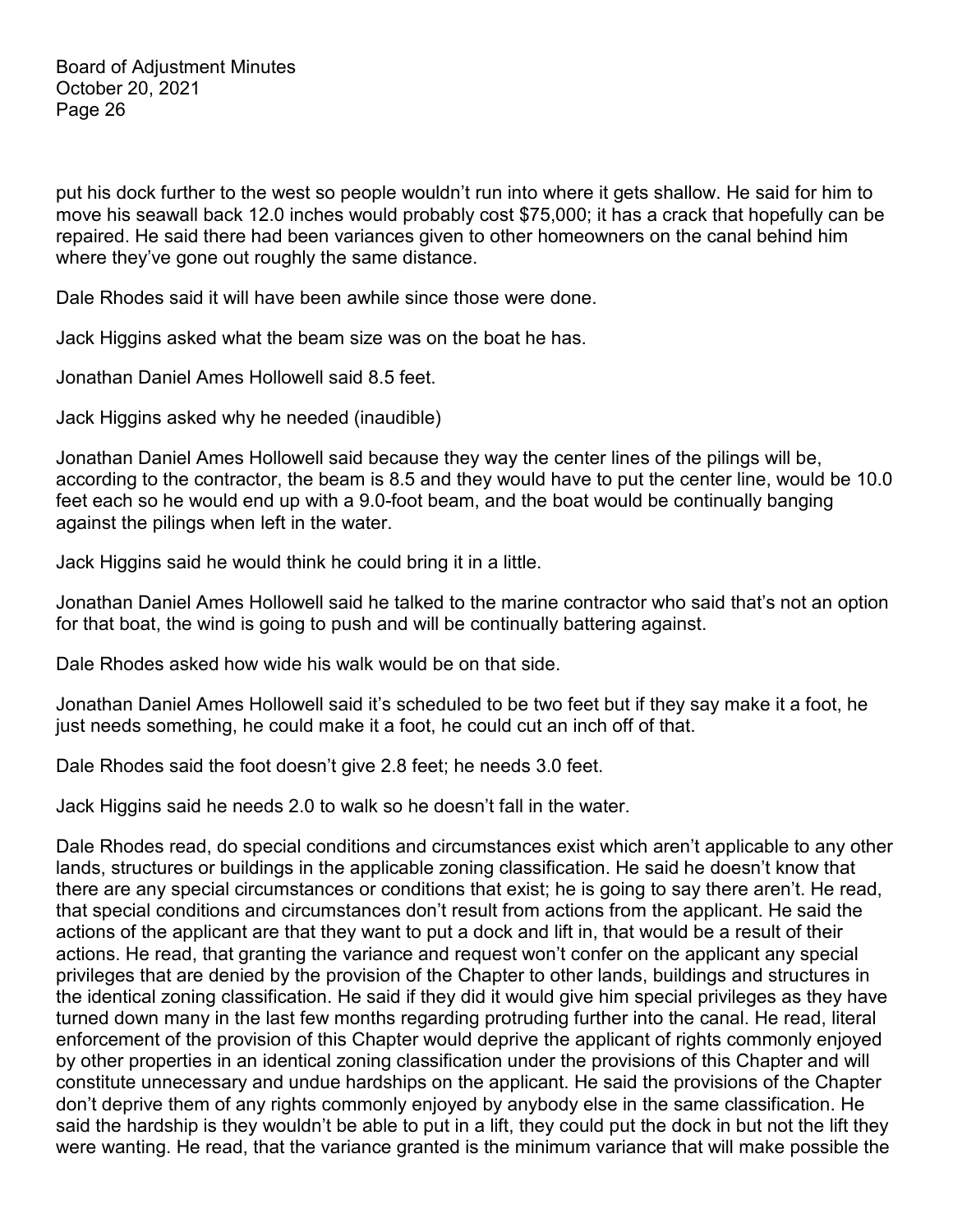reasonable use of the land, building or structure. He said it's the minimum variance that they require for what they're wanting to put in, it doesn't change the use of the land or the structure. He said it doesn't take away from the reasonable use of the land or the water; if they said no it wouldn't allow for that structure. He read, that granting the variance will be in harmony with the general intent and purpose of this Chapter and that such a variance will not be injurious to the area involved or otherwise be detrimental to the public welfare. He said this is where he has his biggest issue, it could be detrimental to the public welfare and potentially injurious to the area involved; it's subjective.

Bill Huffman said he is looking at the photograph again and it looks like there is a shadow cast by a post, like a channel marker. He asked if there is a channel marker out there that tells people to go around that north side.

Kevin McCann said he is happy to comment on that.

Dale Rhodes asked Jonathan Daniel Ames Hollowell to come back to the stand and asked how well he was versed in that pole.

Jonathan Daniel Ames Hollowell said he is correct, it's a channel marker that denotes the channel, which way to go, one goes around the point.

Dale Rhodes asked if it was to his side of the property, of the canal.

Jonathan Daniel Ames Hollowell said yes, it's in the river, when coming out of the canal and looking ahead, its center of the canal, is the channel marker to go right. He said every canal on that side of Merritt Island has its own channels.

Dale Rhodes asked if those markers tell people to go to his side of the canal.

Jonathan Daniel Ames Hollowell said yes, when getting to that point, when you get to beyond his canal, where his home is, where his future home is, that canal is as deep as it can get on either side. He said there's no protrusion on his canal.

Dale Rhodes asked if that pole tells him to go on either side of it depending on which way he is going.

Jonathan Daniel Ames Hollowell said it tells which side to go on.

Dale Rhodes asked if it had a specific side.

Jonathan Daniel Ames Hollowell said yes it does.

Dale Rhodes said he is coming out of the canal, looking at that pole and has to go to the left side.

Jonathan Daniel Ames Hollowell said he has to go to the left side per maritime laws, right on return.

Jack Higgins said it looks like the one in the center is showing the right of way, the left and the right, the markers east and west; south and north looks like it's showing open where it's deeper. He asked if that was right.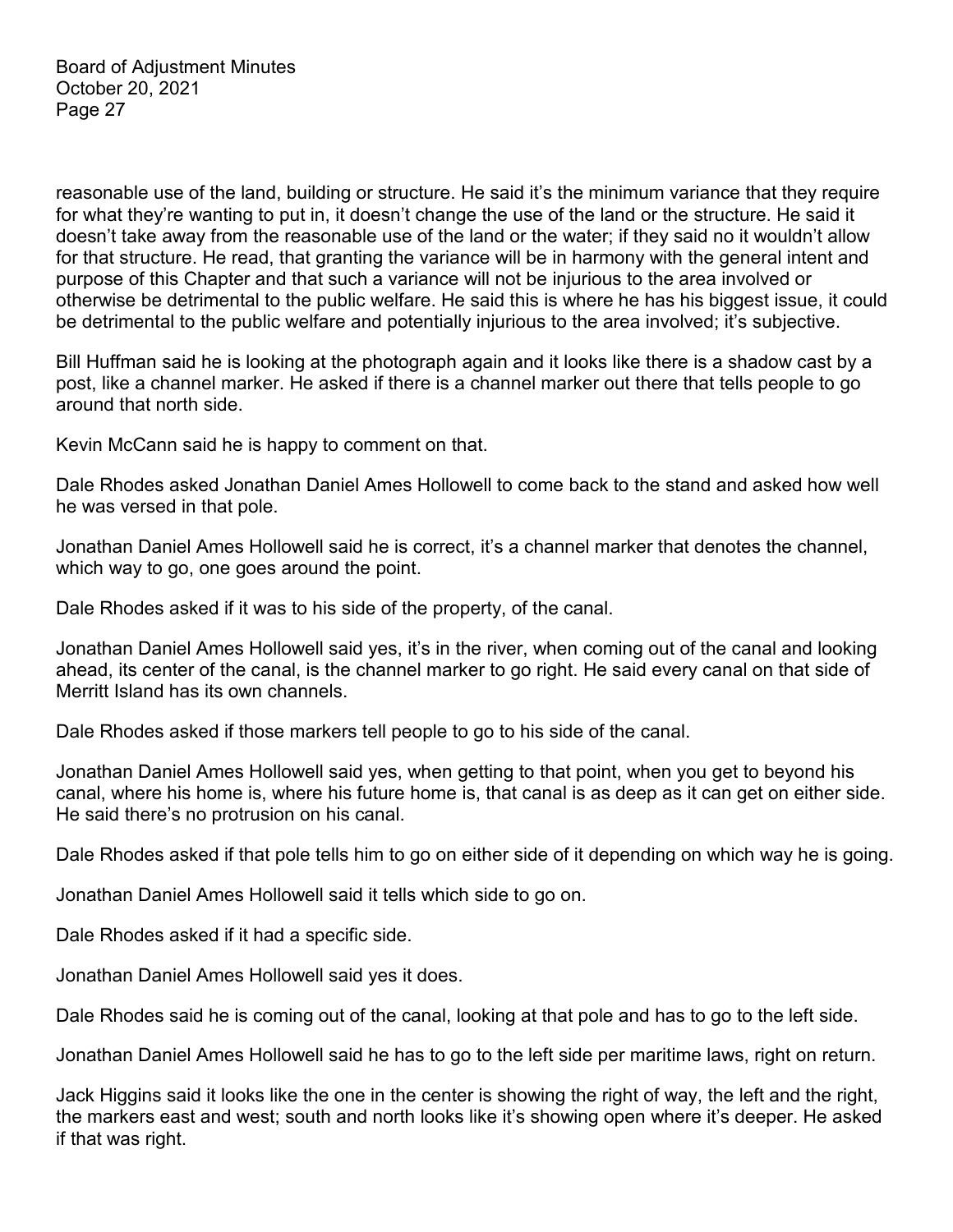Jonathan Daniel Ames Hollowell said the channel marker is out in the waterway, to the left of that picture there would be another channel marker and then another channel marker. He said to stay in the channel, go out the canal and make a left and make a right.

Jack Higgins said, to keep away from sandbars it looks like.

Jonathan Daniel Ames Hollowell said the whole area is sandbars; every canal on that side of Merritt Island has the same channel marker system.

Kevin McCann said where it's dark, north south, where there's deeper water, even for the Central Avenue canal, the canal coming off the main water from the channel, or the channel coming in from the main channel, comes in to that canal just north of Central, not his but the one just north. He said then it dog legs south and comes across his (Charles Taylor) property, and then can turn either into the Central Avenue canal or extend straight to the other side of Bayside. He said the other side of Bayside is where the channel markers are marking the channel going down south the Bayside.

Jack Higgins said that is what he is thinking.

Bill Huffman said if the channel marker is there, it means there's a sandbar there. He said currents, tides or whatever naturally created this sandbar. He said he's not sure dredging the canal would be a substantial solution.

Jack Higgins said, he isn't sure it would help but maybe get it into deeper water if he moved it to the west a little, where the other fellow has his. He said it would give him deeper water but may not be a solution.

Kevin McCann said his position hasn't changed, the contractor who built the seawall are the experts, they decided to build it a foot into the canal, maybe because of the failure of the other seawall, that was the best way to secure the property; he can't guess otherwise. He said he doesn't believe the way the seawall wall built was his fault, he was left with what remained and if he wanted a dock with a boat lift like every one of his neighbors, then he would need this variance.

Dale Rhodes said he always has issue with granting a variance further into the canal, his position hasn't changed on that from the first time they dealt with this. He said he may ask for two feet then the next guy asks for three, the next for four and the next thing they we know, we have major issues. He said he always sees it as a problem, he looks for solutions to do it any other way. He said Mr. Body said it would be potentially difficult to put the pilings inside the seawall with the tie ins. He said he is appreciative of the situation, he has to look at the future and what they may have to deal with down the road. He said at what point do they stop that, he's not sure there's an answer to that.

Jack Higgins said, as far as going inside, the tiebacks, at one point it will have to be addressed either way. He said if the next guy across the canal starts doing that, each time there could end up more and more and be no canal if allowed that way. He said the tiebacks would have to be addressed it they put it inside; if they would to begin with, that's something they will have to address in the future.

Motion by Kevin McCann, seconded by Jack Higgins, to approve the variance as depicted on the survey provided by the applicants. The vote was 2:2 with Huffman and Rhodes voting nay.